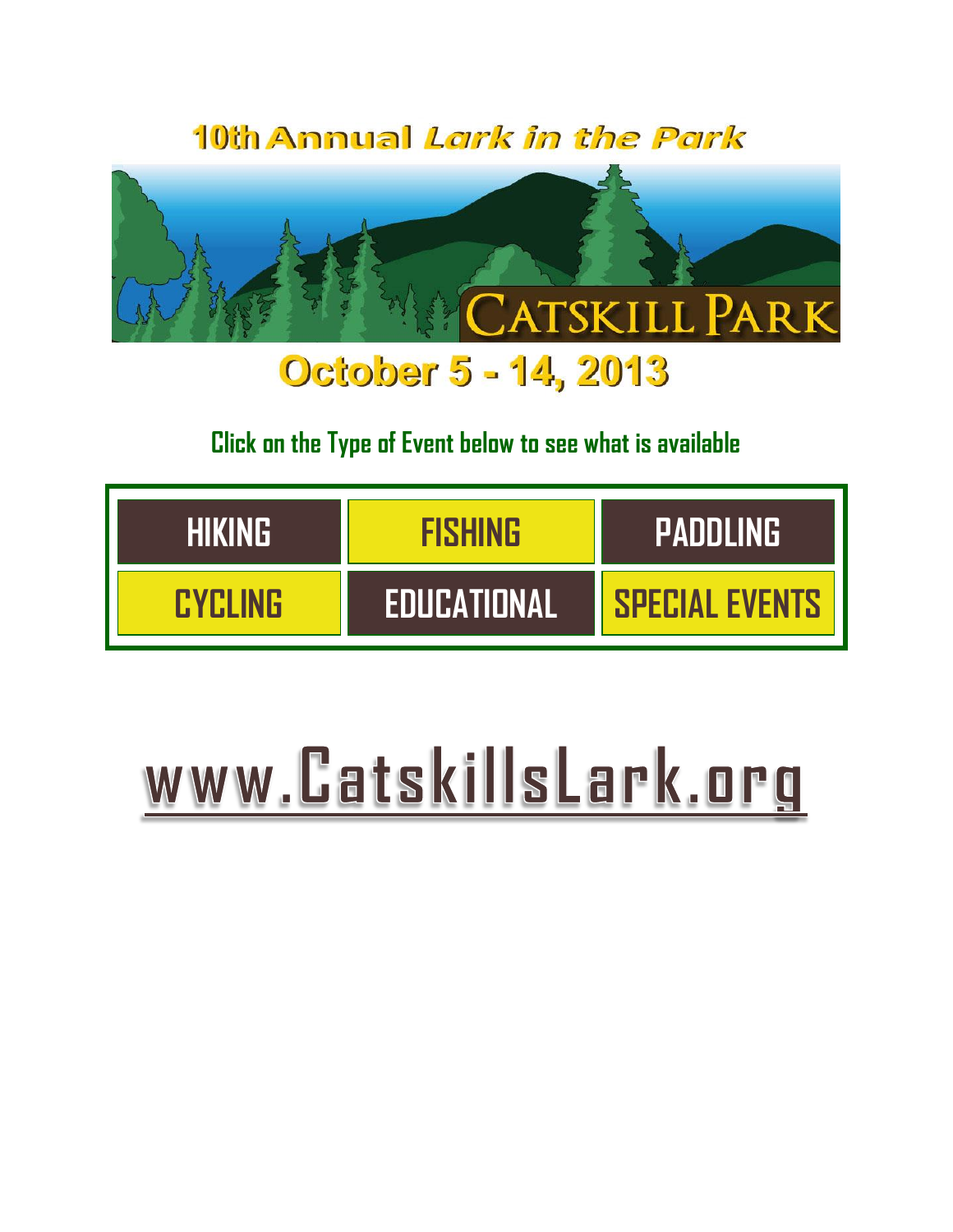# <span id="page-1-0"></span>**Hiking**

**Saturday, October 5 at 8AM - Hike to Mount Tremper and Edgewood Mountain** This hike follows the NY-NJ Trail Conference Long Path over Mount Tremper (2720'), down to Warner Creek and up over Edgewood Mtn. (3000'), and out the side trail at Silver Hollow Notch. The distance is 11.6 miles with around 4100' of ascent. At a steady 1.5 MPH pace, plus breaks, the hike should take from 8-9 hours. Sturdy hiking boots, a flashlight and a headlamp (just in case) are required. No sign ups by Oct. 2 or rain cancels the hike. Carpooling can be arranged to meet leader at the trailhead in Edgewood at 8:00 a.m. A shuttle is required to the start. Email contact preferred, or call before 10 p.m. Difficult/Bring a Lunch/No dogs please. For more information or to pre-register please contact Cal Johnson at **hikeski@hvc.rr.com**, or 845-246-2006.

Directions: From Rt. 28, turn onto Rt. 214 at Phoenicia and travel north to Notch Inn Rd., on the right. If you reach Devil's Tombstone Campground, Notch Lake, you went too far. Go back around a mile and the road will be on the left - there is a road sign there. From Rt. 23A in Hunter, turn left on go south on Rt. 214.



## **Saturday, October 5 at 9AM - Downsville Covered Bridge Hike**

Starting in downtown Downsville at the Covered Bridge, this hike will follow a new Finger Lakes Trail reroute (spring 2013) that bypasses the Campbell Brook Rd / Campbell Mtn Rd roadwalk and replaces it with a trailed hike to where it rejoins the original FLT just west of the Campbell Mtn Leanto. The hike then continues downhill along a beautiful stream to NY 206. No pre-registration required. Approx 6-7 miles. Strenuous/Bring Lunch/Contact about Dogs. For more information or to pre-register please contact Rick Roberts at 607 746-9694 or **hikerrick2000@yahoo.com**

Directions: Downsville to NY 206 - FLTC Maps M29 (east half) & M30 (west half)



## **Saturday, October 5 at 10AM - Kelly Hollow Hike**

Come experience the Kelly Hollow Trail. It's a very nice easy 4 mile loop through a nice conifer and hemlock forest. The total elevation gain is less than 500 ft. At its height you reach a nice secluded beaver pond with a picnic table and privy where we will have lunch. Please bring lunch and pre-register for this hike before Oct 1st the limit is 12. Please no dogs. For more information or to pre-register contact Cory Smith at **csmith@catskillcenter.org**, or 845-586-2611.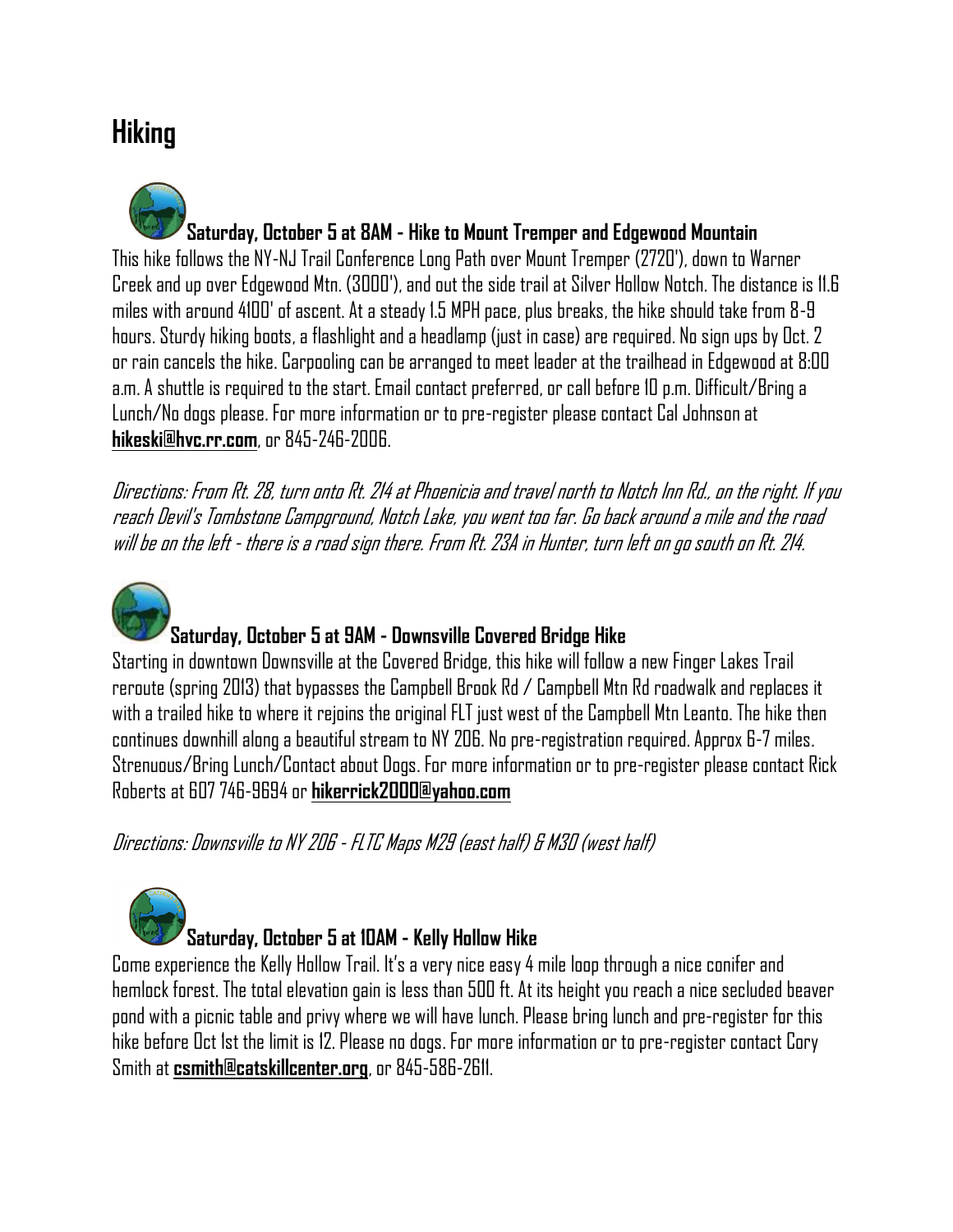Directions: To get to Kelly Hollow, coming from Arkville you can take 28 W to Dry Brook Rd on your left. After 6 miles on Dry Brook Rd turn right onto Mill Brook Rd and at about 6.5 miles you will come to the trailhead. To come from Margaretville you take 28 W to B W S Rd No 10 go right on that road and continue about 3.5 miles until you reach Mill Brook Rd take a left onto Mill Brook and continue for 5.5 miles until you reach the trial head. The trail head sign is graphitized so it may not read Kelly Hollow but that is the ane.



## **Sunday, October 6 at 9AM - Sugarloaf and Twin Loop**

This hike features some fun climbing and beautiful views from Sugarloaf and Twin Mountains. We'll meet at the Dale Lane parking area, off of Platte Clove Road, and hike up the Mink Hollow Trail to Sugarloaf Mountain. We'll hike down to Pecoy Notch and then detour .7 miles to the Twin Mountain summit before heading back down the Pecoy Notch trail. It is a difficult 9-mile loop with approximately 2,750 feet of elevation gain total. Bring appropriate hiking gear and lunch. Duration is 8 hours. Please pre-register by Oct. 4th, limit 12. Difficult/Bring Lunch/No Dogs Please. For more information and to pre-register, please contact Jonathan Mogelever at **jmogelever@catskillcenter.org**, or 845-586-2611.

Directions: The Dale Lane parking area is about a mile off Platte Clove Road. Take Route 23A to Bloomer Road, just east of Tannersville and west of Hunter (Bloomer Road is 200 yards east of Route 214). Turn south onto Bloomer and follow it 5 miles (Bloomer turns into Platte Clove Road at Yield sign) to Dale Lane on right. Dale Lane veers right and turns into Roaring Kill Road--it is a total of one mile to the parking area on left.



**Sunday, October 6 at 9:30AM - Windham High Peak**

Join CMC board member Wendell George as we climb Windham High Peak to its stunning summit views of the Hudson Valley and, on a clear day, four mountain ranges. We'll hike along the Escarpment Trail over Burnt Knob on a through hike starting and ending in the Black Dome Valley. Wear good boots and bring lunch and plenty of water. Dress in layers for your comfort. Weather conditions may vary greatly during the hike. About 7 miles. Moderately strenuous. Register by October 5th by contacting CMC board member Wendell George at **wendell@catskillmountainclub.org**, or 845-254-4546.

Directions: From SR 23 in Windham or SR 23A in Hunter turn onto CR 296. Travel to Maplecrest Rd. in Hensonville and turn East going 2.1 miles to Big Hollow Rd. Turn NE 1.8 miles to Peck Rd. We'll meet and spot cars before proceeding to the trailhead.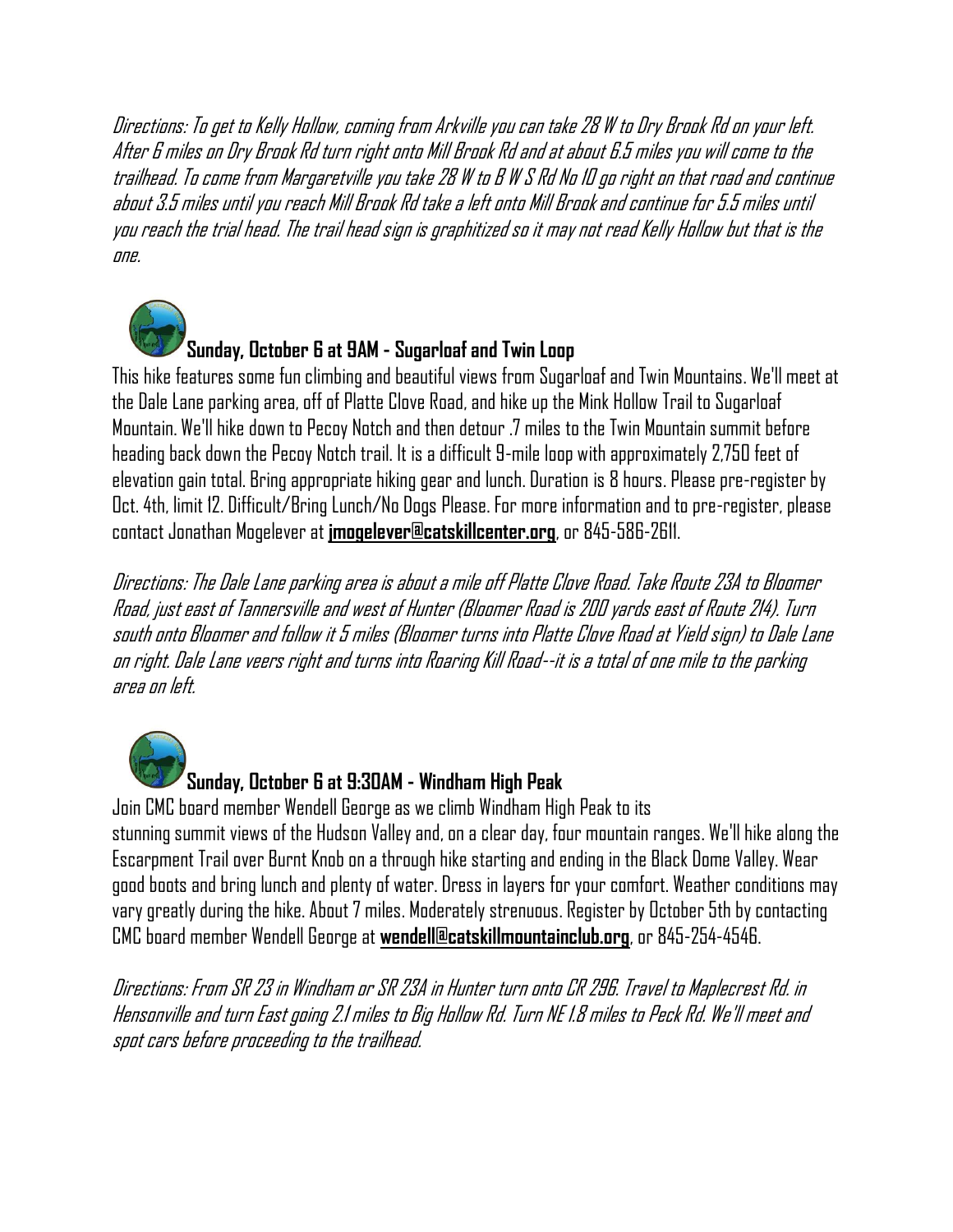

Carol and David White, authors of Catskill Day Hikes for All Seasons and the comprehensive guide Catskill Trails (packaged with a National Geographic Map), and Catskill Peak Experiences, features three off-thebeaten-path treks for the 2013 Lark. Huntersfield Mountain is 3423' in elevation; on the border of Greene and Schoharie Counties. We'll hike from a large quarry to a lean-to with good viewing. We may do a loop hike with vehicles spotted at two trailheads. Up and back is 2.6 miles and more on the loop hike, so it will be up to 5 hours. We'll visit Pratt Rock in Prattsville afterward, a short hike. Bring lunch. Well-behaved dogs are welcome. Please pre-register no later than Friday, October 4th. Poor weather will cancel. For more information or to pre-register, please contact Carol and David White at **ccswhite@juno.com** or 315-853-1070.

Directions: For the northern approach, take Greene County Route 11 to Marv Rion Rd. to the trailhead. For thesouthern approach, take Jim Cleveland Rd. off of CR 10. A longer route for Huntersfield begins lower on the access road at a parking area and we may spot vehicles. Interested participants will receive full directions.



#### **Monday, October 7 at 8AM - Hike to Overlook Mountain & Echo Lake**

This is a 9 mile hike with 2300' up & down. It starts at the trail head parking area on Meads Mountain Road. At 1.9 miles there are the ruins of the old hotel, which can be cautiously explored. Just above that is a television tower. It is another .4 miles to the summit of Overlook Mountain, where there are great views from a vista and the fire tower. Backtracking to the TV tower, the trail to Echo Lake is 2.1 miles. There is an easy to follow path around the lake (about .2 miles) from the lean-to. After a rest/lunch break by the lean-to, it's back up to the TV tower and back down to the parking area. The group limit is 12 please register by October 2nd. Rain will cancel this event. Moderate/Bring a lunch/No dogs please. For more information or to pre-register please contact Cal Johnson at **hikeski@hvc.rr.com**, or 845-246-2006.

Directions: From RT. 28 turn onto Rt. 375 for Woodstock and take a left turn onto Rt. 212. From the center of the Village of Woodstock, at the 90° turn by the Village Green, turn right onto Rock City Rd., which becomes Meads Mtn. Rd. at the 4-way stop signs. The road climbs around 2 miles to the trail head parking area at the top of the hill. The parking area is on the right and marked by a DEC sign

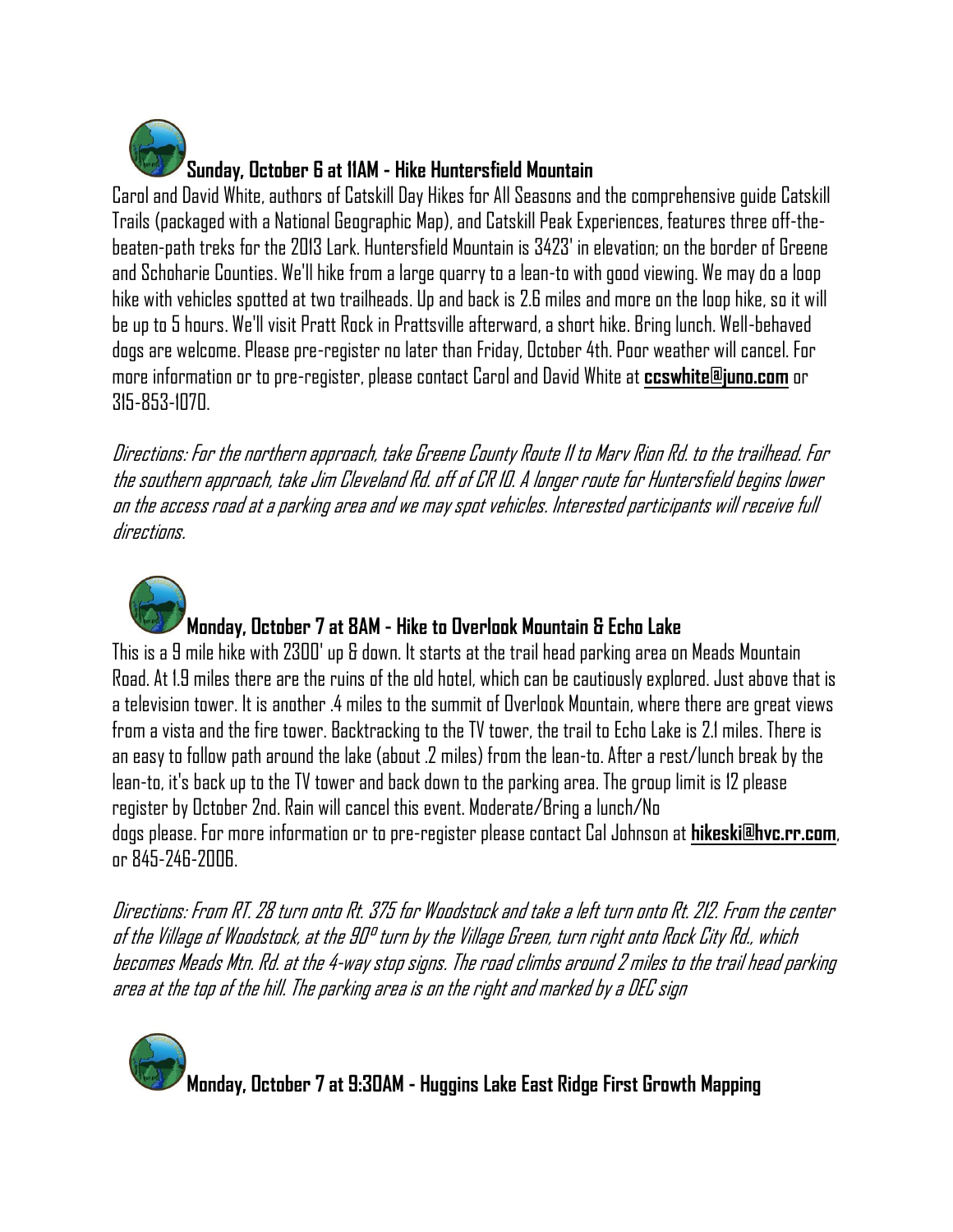Join Mike Kudish in a continuation of the October 5th, 2012 "Lark" hike to map the extent of 1st growth forest on the West Ridge of Huggins Lake. This year we'll map the East Ridge. Blackberry thickets may be a problem; bring shears and protective clothing. This is not a recreational speed hike, but a slow, careful examination of forest history. This is a moderate-difficult hike and will be about 6-7 hours long totaling about 6 miles (about half bushwhacking). You will need to bring a lunch and pre-registration is required before the 5th of Oct. Limit 10. Well behaved, quiet dogs on a leash are welcome. Moderate-Difficult/Bring a Lunch/Dogs Welcome. For more information or to pre-register please contact Mike Kudish at **mkudish@catskill.net**, or 845-586-5271.

Directions: From Route 30 along the Pepacton Reservoir: Turn south on Holliday Brook Rd 3.0 miles to the Mary Smith Trail head, in the pass. Continue south downhill. Holliday Brook Rd becomes Berry Brook Rd. At 1.6 miles from the pass, turn left uphill on dirt road leading to Huggins Lake parking area, 0.1 mile. From Roscoe: at North end of hamlet of Roscoe, turn onto Route 206, right onto Beaverkill Rd, left on Berry Brook Road. From Roscoe to trailhead, ca. 9 mile.



#### **Monday, October 7 at 10AM - Head Water Trails**

We start at the NYSDEC Offices and walk the Headwaters Trails up to the top of Bald Mountain where we will have a 270 degree view of the Catskills, one of the best views in the Catskills. The trail is on some old ski trails, so it is very steep. Then we will walk down the other side for more views. The hike is 8 miles and will take about 6 hours. Moderate-Difficult/Bring a Lunch/Dogs Welcome. For more information please contact Robert Moses at **rmoses@delhitel.net**, or 607-746-3645.

Directions: Stamford, New York, We will park across the road from the DEC Offices, 65561 State Highway 10, Stanford NY, 12167, just northeast of Stamford on Route 10. From Windham NY take NY Route 23 West to Rt 10, 26 miles, from Margaretville NY take Rt 30 north to Rt. 23 and turn West. Go 28 miles; from Oneonta take Rt 23 east to Rt 10 and turn left, 27 miles.

# **Tuesday-Friday, October 8-11 at 8:30AM - Four Day Hike on the Finger Lakes Trail**

Join veteran long distance hiker Rick Roberts for 3 nights and 4 days on the Finger Lakes Trail as it winds across the Catskills from Bear Spring Wildlife Management Area to Alder Lake. This section of the trail is very remote from any facilities and the hike is considered to be strenuous. Participants will be using their own gear and food for the 35 mile journey, camping in their own tents and possibility DEC lean-tos. To sign up go contact Rick Roberts at 607.746.9694 or **hikerrick2000@yahoo.com**. For more information on the Finger Lakes Trail and its 560 mile path across NYS, visit **http://www.fingerlakestrail.org**. Notes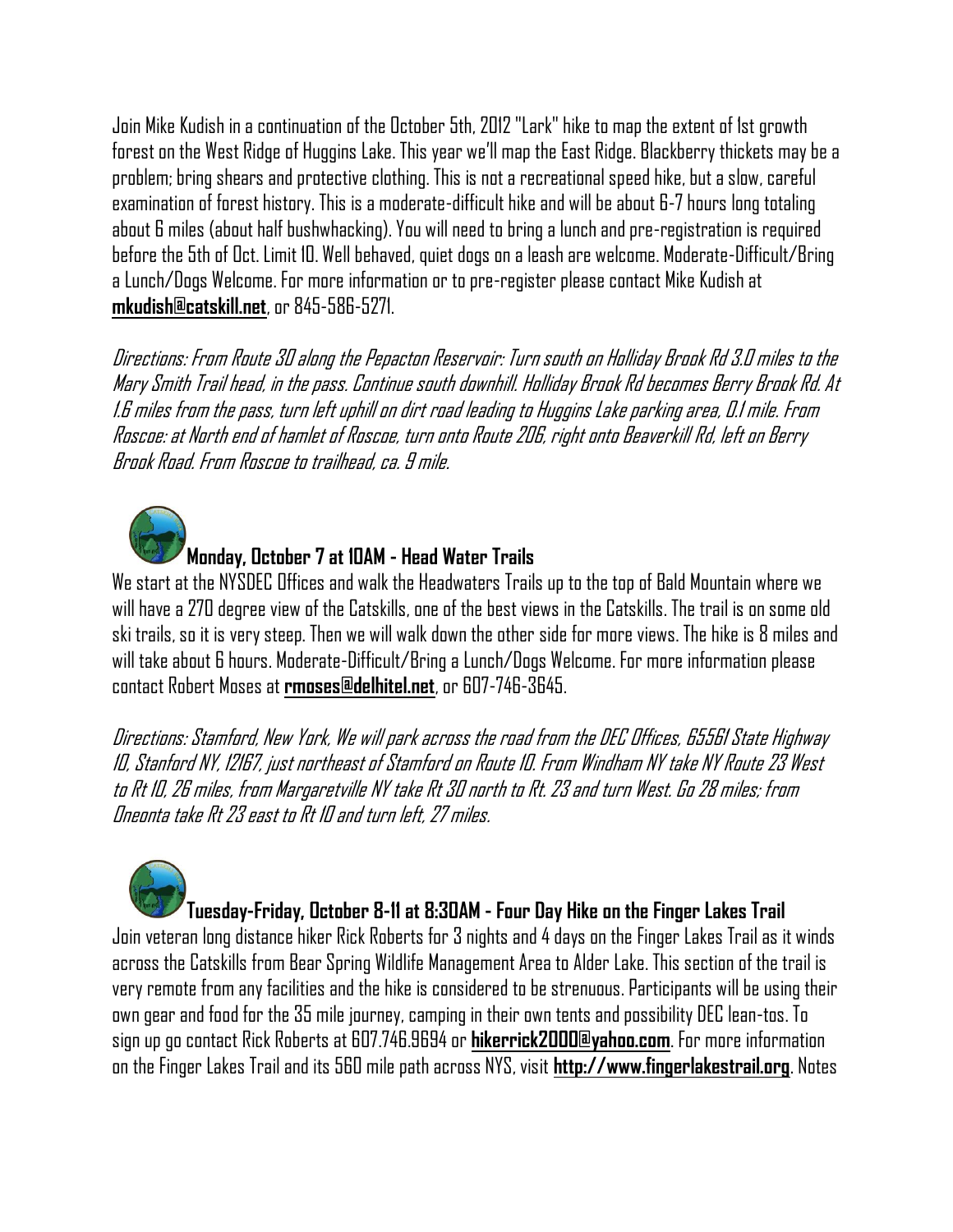on Dogs - Dogs are permitted only if they can travel without a leash and are experienced in hiking with the owner.

Directions: Participants will leave from the Catskill Center, 43355 State HWY 28, Arkville, NY 12406 at 8:30 am October 8. Parking at the Center. At the hikes finish, we will be picked up at Alder Lake and taken back to the Center in Arkville. Phone: 845.586.2611



## **Tuesday, October 8 at 3PM - Hike the new Shavertown Trail**

Join the CMC on a hike of the new Shavertown Trail, a joint effort of the CMC, NYC DEP and the Town of Andes. This lovely 5 mile hike takes you past a beautiful pond with a lovely view of the reservoir and through a lovely, mature woodland. 3PM - following the paddle. Registration Required. To register, required by 10/6, contact **annroberti@yahoo.com** or 845-676-3643.

Directions: From SR 28 in Andes turn S onto CR 1 and go 8 miles to parking just before the Shavertown Bridge at SR 30. From SR 28 in Margaretville go W 3 miles to SR 30. Turn SW and go 8 miles to parking just past the bridge on CR 1.



#### **Wednesday, October 9 at 10AM - Beaver Meadow Hike from Alder Lake**

Come and join us for a nice fall hike up several rolling hills to a beaver meadow. We will start at the Alder Lake Parking Area, travel left around the lake, past the old beaver lodge and over a newly installed bridge. Turning onto the Mill Brook Ridge Trail, we'll head east away from the lake. This part of the hike is a moderate 1.5 miles uphill along a lovely Catskill stream to the Beaver Meadow Lean-to. We'll relax at the Lean-to and have lunch. There's a spring nearby to refill water bottles. The hike is 5 miles. Plan on 4 or so leisurely hours. Group size is limited. Moderate/Bring a Lunch/Dogs Welcome. For more information and to pre-register, contact Lisa Lyons at **info@morgan-outdoors.com**, or 845-439 5507. Register by Monday, October 7.

#### Directions: From SR 28/30 in Margaretville go west 3 miles to the SR 30

intersection and turn left. Cross the Shavertown Bridge and turn left going about 2 miles to Barkaboom Rd. Turn right and go 7.2 miles, passing Big and Little Ponds. Turn left on to Beaverkill Rd. and go 1.4 miles to Alder Creek Rd (CR 54). Turn left onto Alder Creek Rd. and follow for 2.2 miles to the entrance of Alder Lake. Proceed up the dirt driveway to the P.A.

From Andes go south 8 miles on CR 1/Tremper Kill Rd. to SR 30 and turn right, crossing the bridge. See above for further directions. From Livingston Manor take old Rt 17 north and turn right onto Beaverkill Rd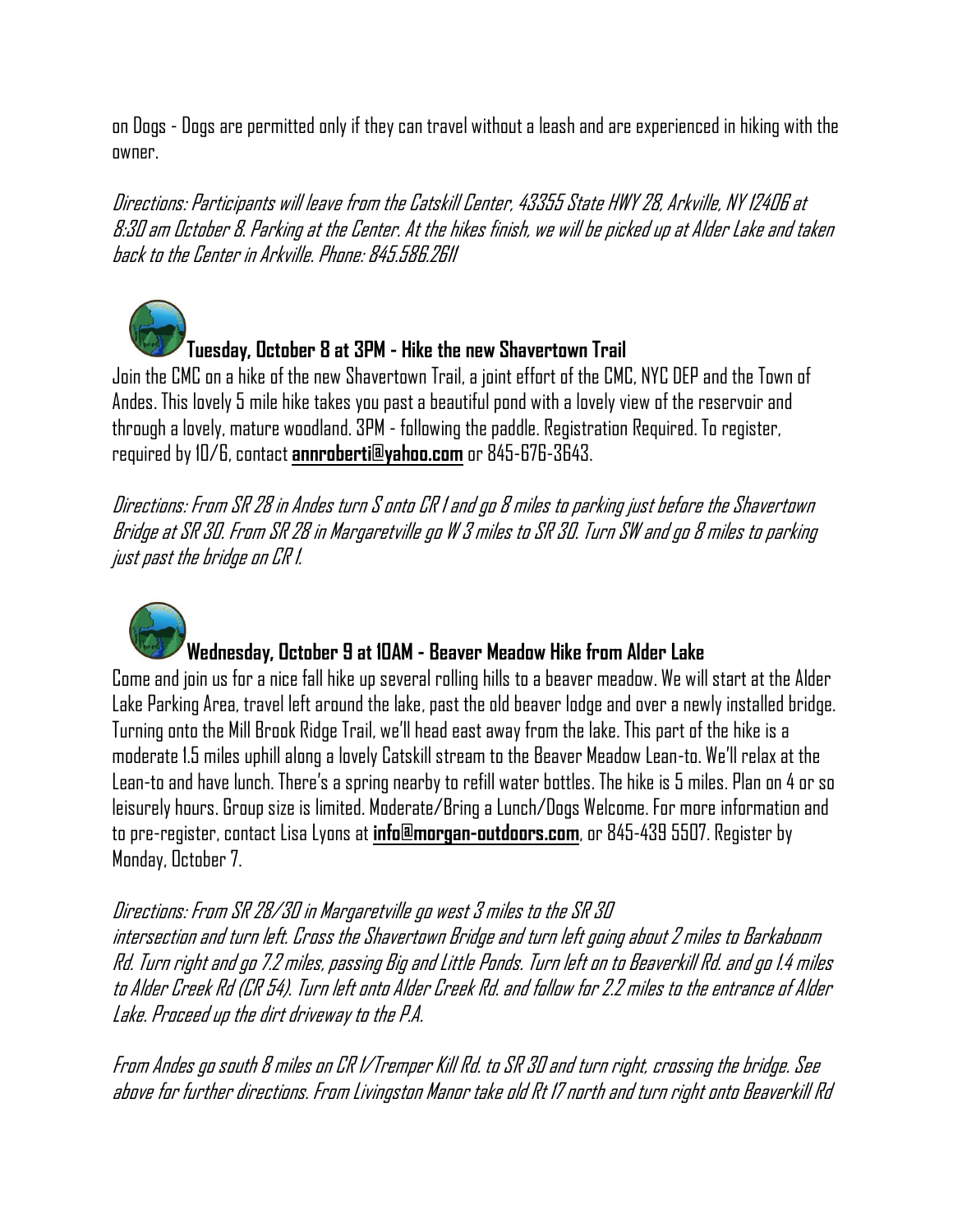(CR 151) for 12.3 miles. Turn left onto Alder Creek Rd. (CR 54) and go 2.2 miles to the entrance of Alder Lake. Proceed up the dirt driveway to the P.A.



## **Wednesday, October 9 at 10AM - Burnt Knob and Acra Point Hike**

This is a fun loop hike on a beautiful stretch of the Escarpment Trail. We'll start at the trailhead on Big Hollow Road and Head up to Burnt Knob. There are several exceptional views to enjoy before doubling back and heading up to Acra Point and around to the Batavia Kill. This is a moderate 8-mile loop with elevation gains of less than 1500 feet. Bring lunch and appropriate hiking gear. Please pre-register for this event by October, 8th at noon, the limit is 12. Moderate/Bring Lunch/Dogs welcome. For more information and to pre-register, please contact Jonathan Mogelever at **jmogelever@catskillcenter.org**, or 845-586-2611.

Directions: The parking area is at the end of Big Hollow Road in the Black Dome Valley. Take Route 23 just east of Windham and cross bridge onto 296 south toward Hunter. In Hensonville, turn left (or straight) onto 40 toward Maplecrest. Stay left at Maplecreast onto Big Hollow Road (Route 56), follow it past the Community Park on the left and on to the parking at the Dead End.



#### **Thursday, October 10 at 9AM - Giant Ledge and Panther Mountain**

Join Catskill Mountain Club board member Heather Rolland for a long traverse of Panther Mountain's gorgeous ridgeline. Steep ascents are interspersed with more level sections, views galore, and spectacular rock formations. Descent is via Giant Ledge, offering what many consider to be the best views in the Catskills. Expect a full day on the trail. Registration Required. Approximately 8 miles, car shuttle required. Strenuous hike. Contact CMC board member Heather Rolland at **haliagrace@hotmail.com**.

Directions: Please note: Meeting time and full details will be provided upon registration.



Hike with Pat and Moira Colangelo of the Rip van Winkle Hikers to the top of the Catskills. We will take time to enjoy the scenery and take pictures. Suitable for children capable of maintaining pace with adults. Bring about two quarts of water, lunch and wear clothing suitable for the weather. Appropriate footwear is required. Dress in layers for your comfort-bearing in mind that conditions can change rapidly and that the summit will be about 10 degrees cooler than the valleys. Moderately difficult. Hiking poles are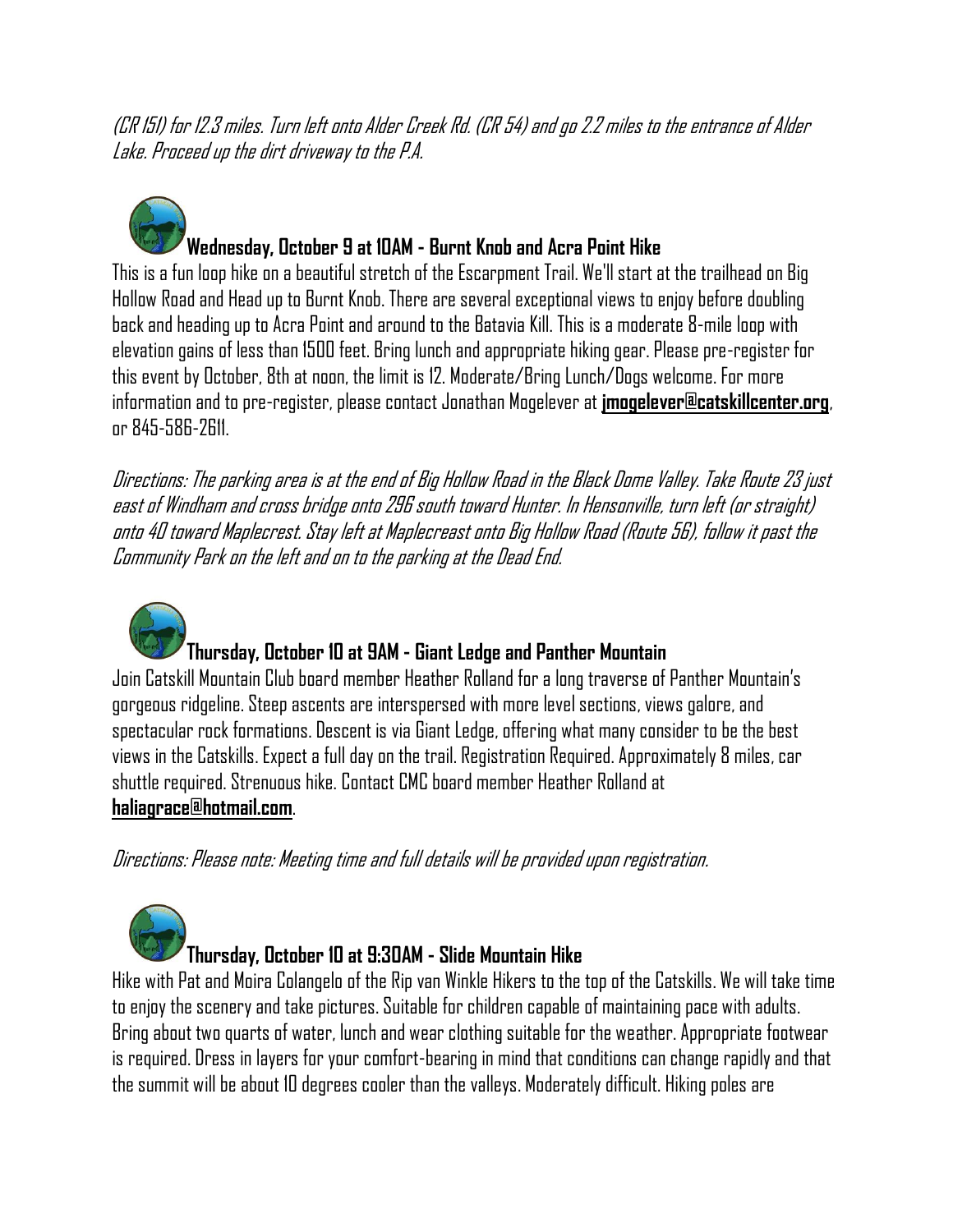suggested. Total elevation gain is about 1,800 feet - total hiking is 5.6 miles. No dogs please. Rain cancels. Group size is limited, so please pre-register by Tuesday, October 8th. For more information or to preregister please contact: **patrick@colangelos.com** or 203-321-1981 or 607-363-7267.

Directions: Meet at the Slide Mountain Parking Area (P.A) on Oliverea-Frost Valley Rd. (CR 47). From SR 28 in Big Indian turn south onto Oliverea Rd. (becomes Frost Valley Rd.) and proceed about 10 miles to the Slide Mtn. P.A. (It will be past the hairpin turn at the Giant Ledge P.A.) From SR 55 west of Grahamsville turn north onto Claryville Rd. (CR19) and proceed 4.6 miles to Frost Valley Rd. in Claryville. Turn left (north) and proceed 10.6 miles to the Slide Mtn. P.A. (It will be past the Biscuit Brook P.A.)



Come out to Huckleberry Point where you can experience an amazing view of Indian Head, Plattekill Mountains and New England. This hike is a moderate 3 hour hike which takes you up an eroded road for about ¾ of a mile. Then you will have a little rock hop across the Plattekill Creek. We will then have some slight elevation gain but eventually descended to the point. The point is where we will have our lunch as we enjoy one of the most beautiful views in the Catskills along with several birds of prey riding the air currents. We will meet at the trailhead at 10am. The group limit is 12 so please preregister. No dogs please. Moderate/Bring a Lunch/No Please. For more information and to pre-register contact Cory Smith at 845 586-2611 or **csmith@catskillcenter.org**.

Directions: From Catskill Center head east on 28. Take 214 N, Then turn rightonto 23A E. In .6 miles you will reach Bloomer Rd on your right, it will become Platte Clove Rd and continue for a about 5 miles until you reach the trailhead just past the Platte Clove Preserve.

**Thursday, October 10 at 10AM - Isolated Ash Grove Monitoring and Foliage Hike** Hike to Balsam Mountain to scout for threatened ash genus. As emerald ash borer flies deeper into the Catskills, isolated stands like ones found near Balsam Mountain are in need of monitoring. Learn about EAB and come enjoy the foliage! The hike will be 5.5 miles, taking about 6 hours. Please pre-register by October 9th, the limit is 10. Moderate-Difficult/Bring Lunch/Dogs Welcome. For more information or to

pre-register please contact Molly Marquand at **mmarquand@catskillcenter.org** or 845-586-2611.

Directions: From Rt. 28 take country road 47 from Big Indian south to Oliverea. Turn onto McKinley Hollow road, approximately 3 miles from Big Indian, and drive to the end.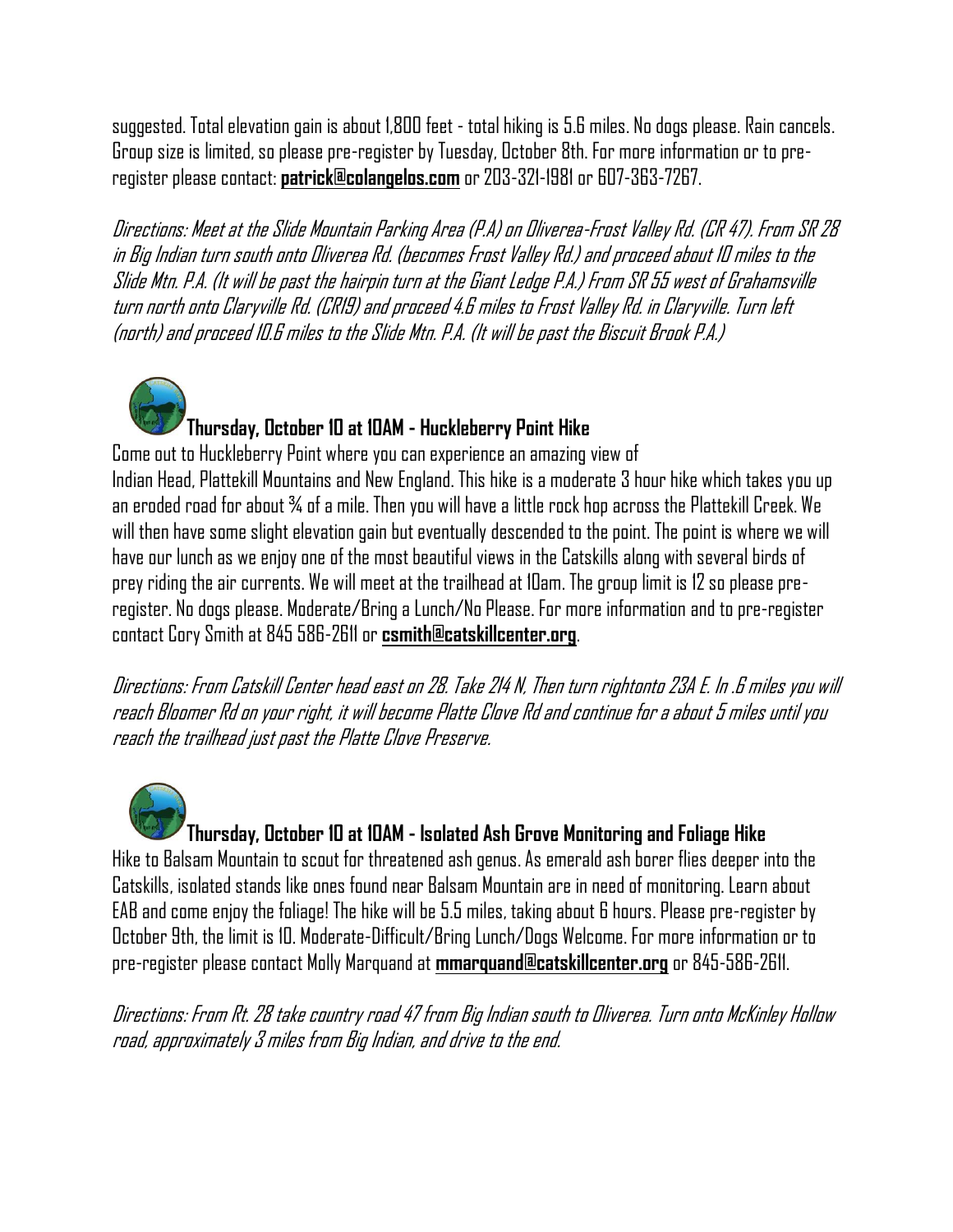

We will hike up the Green Trail, looking at Devonian age marine shales and sandstones. At the top of the mountain we will take in the views of the Schoharie Creek Valley. We will see it as it was near the end of the Ice Age. We will descend the Blue Trail. Please pre-register for this hike by October 9th, the limit is 35. Moderate/Eat Before/Dogs Welcome. For more information or to pre-register please contact Dr. Robert Titus at **titusr@hartwick.edu**.

Directions: Meet at the Vromans Nose Parking lot on Mill Valley Road--taking Route 30 south, turn west onto Mill Valley Road about 1.5 miles south of the blinking light at Middleburgh. The trailhead is less than a mile on the left.



#### **Friday, October 11 at 9AM - Get a Sneak Peak at the New Section of the Long Path**

Come get a sneak peak of the newly constructed Long Path that leads from Lane Street to Romer Mt. The new trail will eventually be 9 miles that will continue beyond Romer Mt and pass over Mt Pleasant and Cross Mt before it links up to the Wittenberg Trail. This is a great opportunity for 3 peaks (a peak at the new trail, a view of Witt peak, and of hopefully it will be peak for the fall) This is a 6 mile hike that should take 6 hours. Please pre-register by October 9th, the limit is 12. Moderate-Difficult/Bring a Lunch/No Dogs Please. For more information or to pre-register please contact Robert Mackenzie NYSDEC at **rgmacken@gw.dec.state.ny.us** or 845-256-3083.

Directions: Take Rt 28 to the Village of Phoenicia and follow Bridge Street over the Esopus River. After crossing the river, turn right on to High Street. Follow High Street for approximately 0.5 miles. Lane Street will be on the left. The future trail head is located at the end of Lane Street

**Friday, October 11 at 10AM - See the new John Burroughs Monument in Rochester Hollow** Join John Wadlin, Joan Burroughs, and Bill Rudge who will speak about the restoration of the John Burroughs monument recently completed. Please pre-register for this event before October 9th. Moderate/Bring a lunch/Dogs Welcome. For more info or to pre-register please contact John Wadlin **JJWADLIN@RWHM.com**.

Directions: Matyas Rd off Route 28 West of Big Indian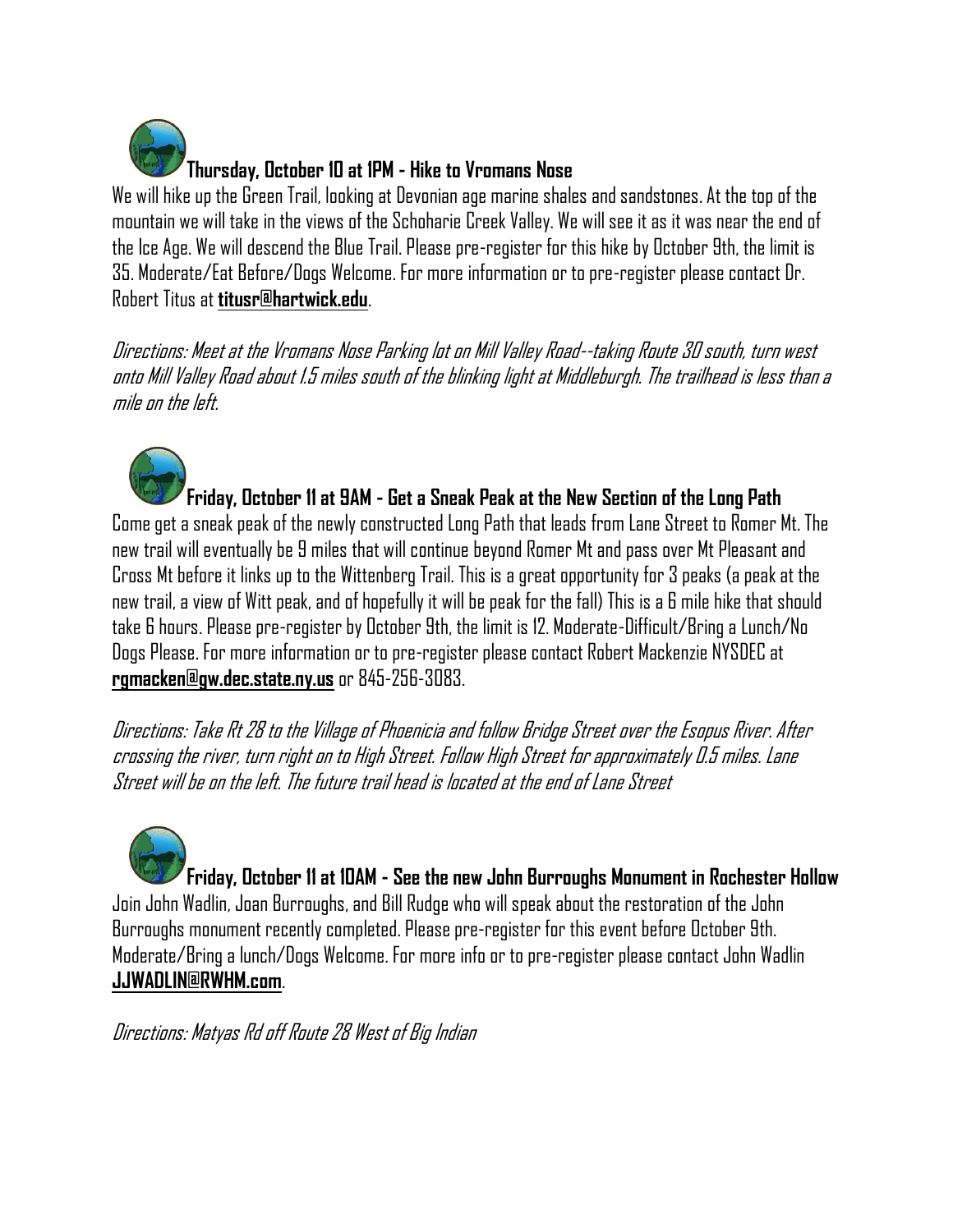**Friday, October 11 at 10AM - Fall Composites on the Escarpment Trail**

Join John Kuhner and Molly Marquand of the Catskill Native Plant Society and Paul Harwood, a long time collector in the Catskills, in a hunt for colorful fall composites, collect a specimen to press, learn a new species of goldenrod, or just enjoy the scenery. Total length 5.75 miles taking about 6 hours. Preregistration is required by October 10th Moderate/Bring Lunch/Dogs Welcome. For more information or to pre-register please contact Molly Marquand at **mmarquand@catskillcenter.org** or 845-586-2611.

Directions: We will meet at Scutt Road Parking area. To get there you follow NYS thruway to exit 21. Left off ramp. Right on Rt. 23W. 6.6 miles to Cairo. Left on Rt. 32, in 7.7 take Right unto 23A. In 7.5 miles come to intersection of 23A and North South lake rd. Go up the hill on 23A. Take right on North-South Lake rd. Take right onto Schutt rd.

## **Saturday, October 12 at 9AM - Overlook Mountain Hike**

Come join CMC board member Bob Moses for a beautiful fall hike to the fire tower on Overlook Mountain. We should have a beautiful view of the surrounding hills and the Hudson Valley below. We will explore the ruins of the Overlook Hotel on the way up to the summit. The ascent to the top of Overlook Mountain will give you a good work out at approximately 2.5 miles long, and with an elevation gain of 1400'. Bring plenty of water and a snack, dogs are welcome. (Moderate-Difficult/bring lunch/Dogs welcome) Register with Bob at **rmoses@delhitel.net** or 607-746-3645 by 6 PM, Friday, Oct. 11.

From NY-375 N: Turn right onto Mill Hill Road (.5 mi); Turn right onto Rock City Rd (0.6 mi); Turn left onto Glasco Turnpike (43 ft); Take the 1st right onto Meads Mountain Rd; Drive approximately two miles and Overlook Mountain Parking Lot will be on the right.

## **Saturday, October 12 at 10AM - Balsam Mountain Hike**

This hike features woods, streams and a great view point from the top of Balsam Mountain, one of the Catskills high peaks at 3700ft. We will cover 5.2 miles at a moderate pace. Because the total ascent is 1700 ft, this hike is categorized as moderately difficult. Well behaved dogs are allowed, but park rules require that they be on leash. Please register early (email preferred), the hike size is limited to 10. The hike may be canceled in case of inclement weather. When registering, please also provide your phone number. Moderate-Difficult/bring lunch/Dogs welcome. For more information and to pre-register, please contact George Preoteasa at **[gvpreo@gmail.com](mailto:gvpreo@gmail.com)**.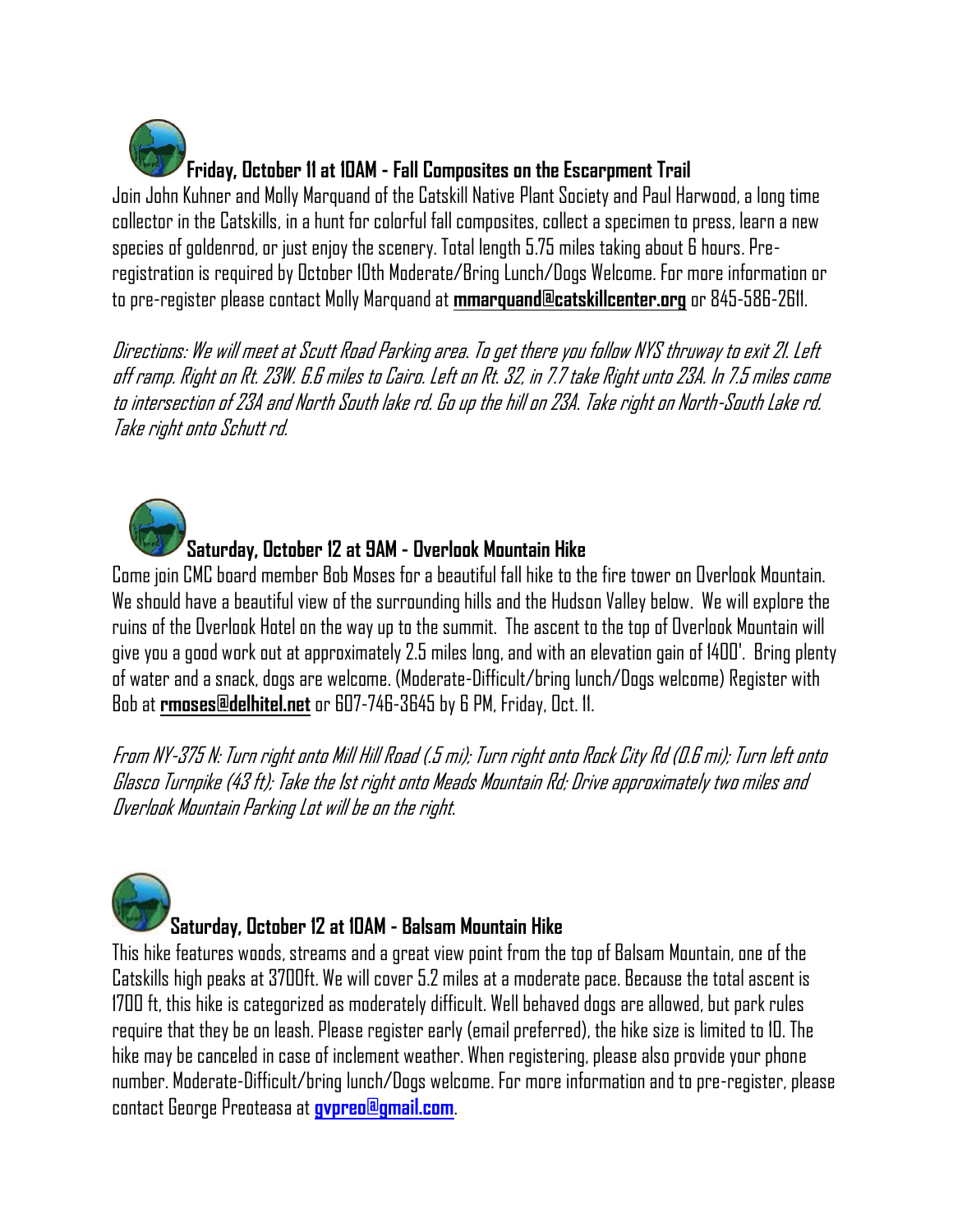**Saturday, October 12 at 5:30PM - Kelly Hollow Night-time Beaver Watch Hike** Join members of the Catskill Mountain Club for a night-time hike on the Kelly Hollow trail. Kelly Hollow is a lovely spot with mountain streams and a combination of coniferous and mixed forests and an active beaver pond at the top. It is located on Millbrook Road in the town of Middletown, Delaware county NY (NY/NJ Trail Conference map #42, F-5,6). The trail is an easy to moderate loop of about 4 miles with a moderately steep climb and there is a lean-to and privy at the top. We will ascend the trail in the late afternoon and arrive at the beaver pond at dusk. Beavers are more active at this time of day so there's a good chance we may see them at work. After snacks at the lean-to we will descend in the dark through a spooky spruce forest back to the trail-head. Be sure to bring a good head lamp or flash-light.The entire hike will take about 3 to 3 1/2 hours allowing time to watch the beavers and take photos. This event is limited to 12 people. Well behaved dogs dogs are welcome although they will have to be kept away from the beavers. Contact Howard Raab at **howardjraab@gmail.com** or (845) 586-3112.

Directions: We will meet at the Old Schoolhouse 2.2 miles west of Margaretville at 5:00PM or at the trailhead at 5:30PM. Directions from the Old Schoolhouse: Go right (west) on the NYC reservoir road across from the Old School House for 3.7 miles. Then left on Millbrook Road for 5.3 miles to the trail-head parking area on the right.

**Sunday, October 13 at 8:15AM - Balsam Lake Mountain and Millbrook Ridge to Alder Lake** Please join President Tom Rankin of the Catskill 3500 Club and Laurie Rankin for this fun event! Participants will have an opportunity to visit a rather remote area of the Catskills, bag a high peak, a fire tower, a Catskill Hundred Highest Peak, and a picnic! We will spot cars at Alder Lake, proceed to the southern Parking Area for Balsam Lake, and end back at the Lake for a picnic. The hike is 9 miles long to be completed in 9 hours. It is a difficult hike and the limit is 12 participants. Please bring a lunch. Well behaved dogs with leash are welcome. Difficult/Bring a Lunch/Dogs Welcome. For more information or to pre-register contact Laurie Rankin at **laurierankin@hvc.rr.com**, or 845-926-2182.

Directions: From NY 17 (Quickway), exit 96 at Livingston Manor, take first two right turns. Proceed 0.3 mi and make right turn just past Kings Catering. Continue 14.3 mi (past Barkaboom Road). Turn north onto County Route 54 at the junction at Turnwood. Continue 2.4 mi and bear right at curve at Cross Mountain Camp; at immediate second junction, do not go up hill but bear right for 0.4 mi. The gravel road terminates at Alder Lake Trailhead parking area.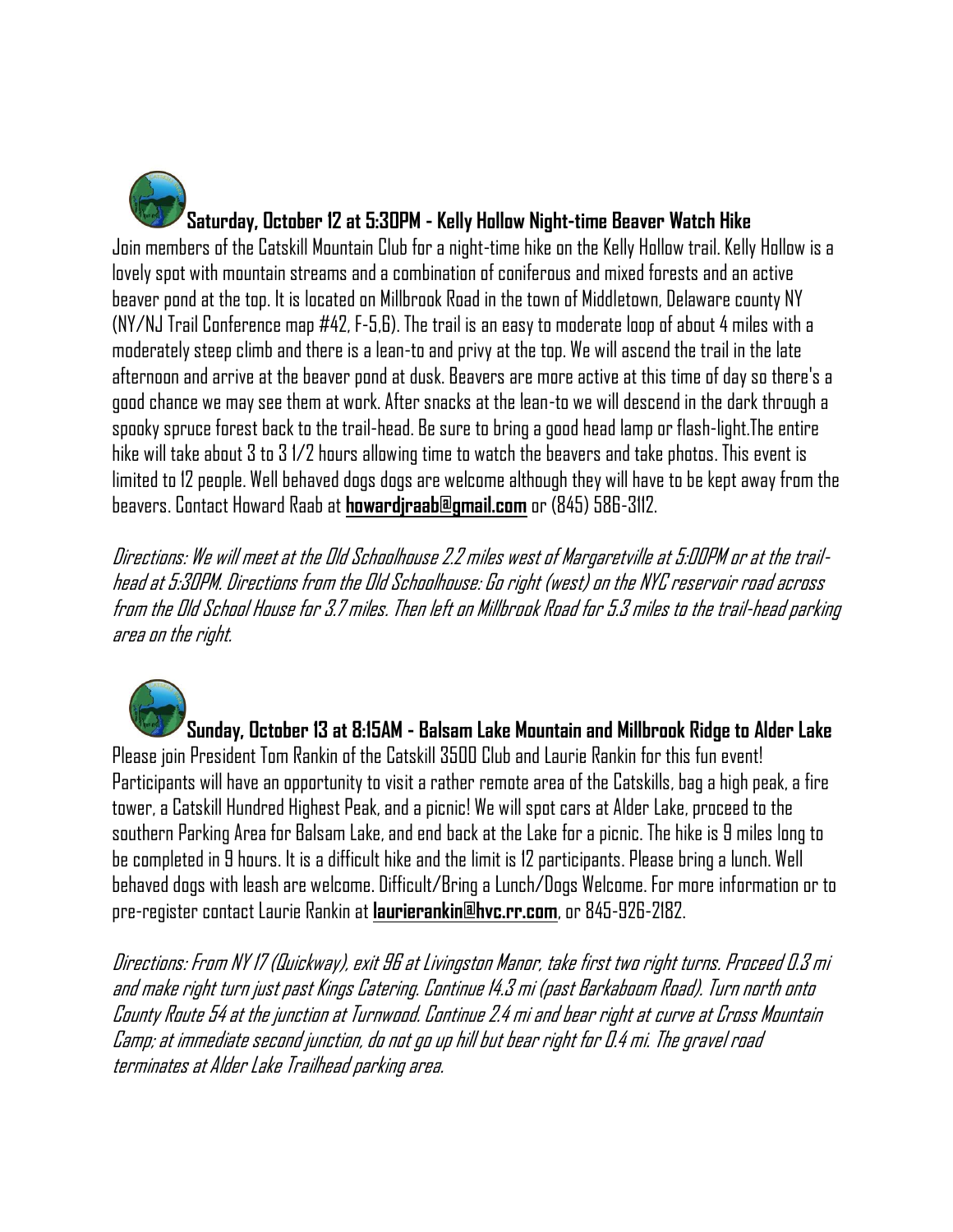

Join Deanna Felicetta in a wonderful fall hike up Hunter Mountain (8.5 miles at a good pace), one of the Catskill 4000- foot peaks, and hike with us on the famed Devils Path as we ascend out of Stony Clove and climb this magnificent peak. We will stop to enjoy the lovely colors as we climb and pause at the Shelter atop Hunter Mountain. We will then proceed across to the summit (elevation 4050 feet) and Hunter Mountain's Fire tower. The views from here are panoramic and full of color! This mountain is well worth the climb and you can bag this peak! Plan for a full days outing. Bring water, snacks and dress in layers for changeable weather. Rain will cancel this event. Please register October 1 through the 10th, leaving name and contact phone. 12 participants desired - will register to 16. For more information or to register please contact Deanna Felicetta at **felicetta.deanna@gmail.com** or 845-586-2611 Or (best contact method) 845 216 2021 she is a (Member of Catskill Mountain Club, Catskill 3500 Club Member, Life Member of Adirondack Mountain Club, Delegate to Trail Conference for Ramapo-New Jersey Chapter).

Directions: Hike will depart at 8:45 from Route 214/ Devils Path, Stony Clove Hikers Parking area. Route 214 can be accessed from Route28/ Phoenicia to the South, or Route 23A/ Hunter-Tannnersville in the North. See you on the trail, Deanna



## **Sunday, October 13 at 11AM - Sleepy Hollow Trail to Little Pine Orchard**

We found an 1881 penny on this trail at the foundation of an old inn, when we measured all the trails in the Catskill Forest Preserve. The Sleepy Hollow Trail heads up Rip Van Winkle Hollow where stagecoaches brought tourists from Palenville to the famed Catskill Mountain House. In 1882 a narrow-gauge railroad was constructed through Stony Clove, which was preferable to the bumpy stagecoach ride. Ascent is 800' in 1.5 miles to a picnic area overlooking the Hudson River Valley. With time and interest, we could hike a mile up the Harding Road Trail from Palenville to a spectacular lookout up Kaaterskill Clove. Well-behaved dogs welcome. Please register no later than Friday, Oct. 11 by contacting Carol and David White at **ccswhite@juno.com** or 315-853-1070.

Directions: In Palenville, from NY 23A west of the village, take Boggart Road for over 2 mi. and bear left at the Pennsylvania Ave. junction to Mountain Turnpike Road at 2.4 mi. Turn left for 0.8 mi.

**Sunday, October 13 at 1:30PM - Tan Bark Trail Hike in Phoenicia** Join CMC board member Aaron Bennett for a hike through history and to work up an appetite (and thirst) before heading over to the annual Catskill Mountain Club dinner at the Emerson Resort in nearby Mt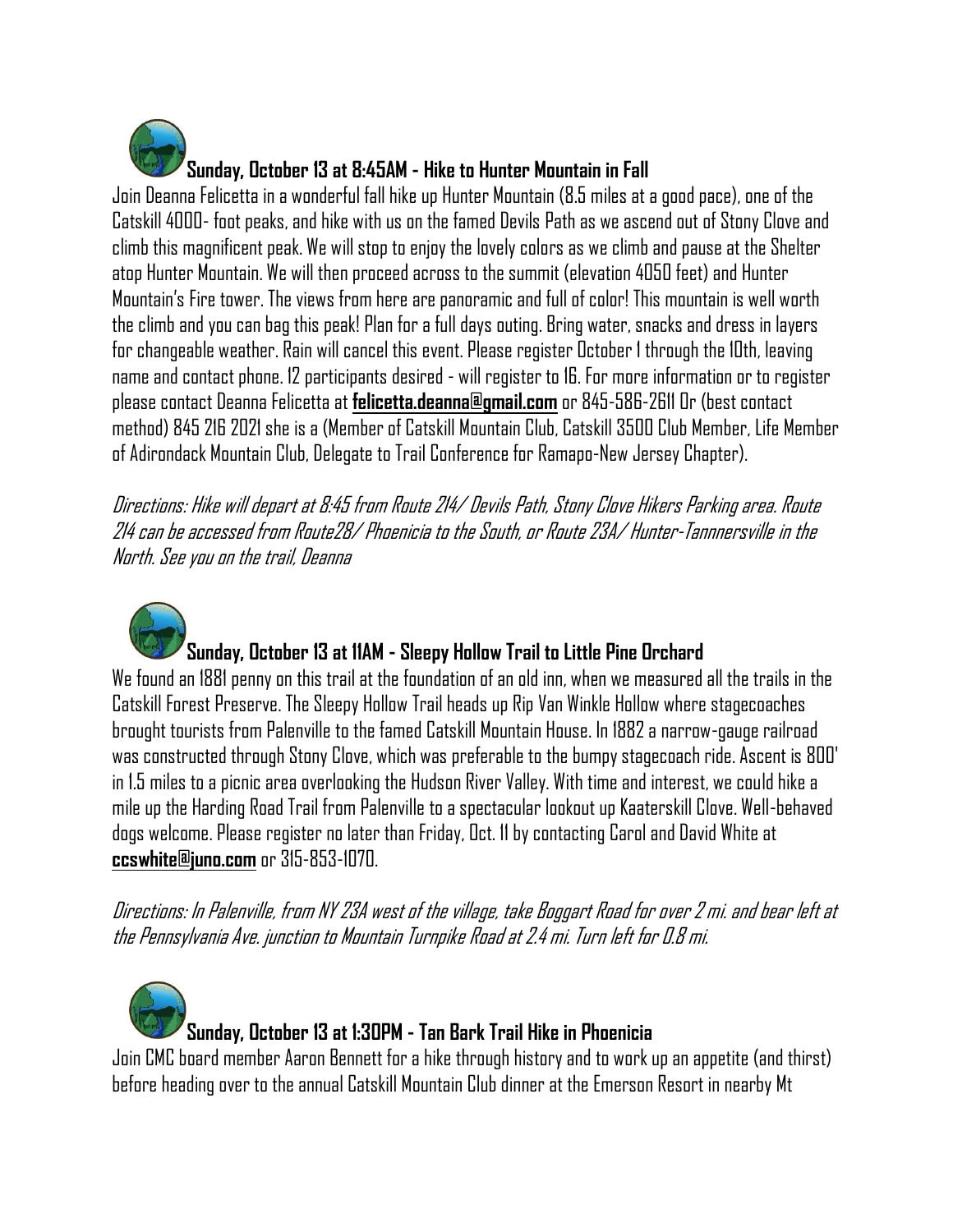Pleasant (cocktail hour at 5pm). This true community-trail follows portions of an historic tan bark trail and various old quarry roads that once provided access to quarries (for mining bluestone) and hemlock trees (the bark was critical in the process of tanning leather) back in the 1800s. Interpretive signage along key portions of the route tells the story! We'll pass beneath a towering bedrock ledge, through a hemlock grove, several quarries, a special rock now named for Catskills-historian Lonnie Gale, and take in the spectacular autumn view of the Esopus Creek and valley from Grand View Ledge and Phoenicia Overlook. This is only a two-mile loop hike, but with its 600' vertical is somewhat deceiving, as there are a few sections that are quite steep with un-even footing. Pace will be rather slow so as to not work up a big sweat before the annual dinner! Meet at the trailhead at the Parish Field in Phoenicia at 1:30PM. Group limit is 12; No dogs please; Moderate hike; 2 miles; Bring snacks and water. For more information and to pre-register please contact Aaron at **abennett@catskill.net**.

Directions: The trail head to the Tan Bark Trail is located by the playground equipment in the Parish Field just off Main Street in Phoenicia. Travelling west on Route 28 (from Kingston) turn right into Phoenicia just after the Phoenicia Diner. Cross the railroad tracks and bridge. At intersection, turn right and park on Main Street. Proceed back to intersection on foot and follow Mt Ava Maria Drive walking past the grocery store and library (on left), the park is on the right after the post office.

Travelling east on Route 28 (from Pine Hill) turn left into Phoenicia on NYS Rte 214, proceed straight through town on Main Street, and on the east end of town, (near the funeral home and grocery store) find street parking. Walk to Mt Ava Maria Drive (between Gormley Funeral Home and the Phoenicia Market) and proceed past the library (on left), the park is on the right after the post office.

#### **Monday, October 14 at 9AM - Mount Tremper Fire Tower Hike**

Join us for a hike to Mount Tremper Fire Tower. It's a difficult three-mile hike that ascends over 2000 feet, but the reward is a 360-degree view of the Catskills highest peaks and the Hudson Valley. The cab at the top of the tower will be open so you can enjoy the view from inside. There is a lean-to at the summit which is a great place to have lunch. We'll meet at the Trail head at Plank Road at 9AM. The group limit is 12 so please pre-register early. No dogs please. For more information and to pre-register please contact Jonathan Mogelever at **jmogelever@catskillcenter.org** or 845-586-2611.

Directions: The trail head to Mount Tremper is on the north side of Plank Road, between the Hamlet of Mount Tremperand Phoenicia. Travelling west on Route 28 (from Kingston) turn right onto route 212, then take your first left, across a bridge onto Plank Road (County Route 40)--the parking area is about 3 miles on the right. Travelling east on Route 28 (from Pine Hill) turn left into Phoenicia on 214, go straight through town on Main Street. On the east end of town this turns into Plank Road (County Route 40), continue straight--the parking area is about 1.5 miles on the left.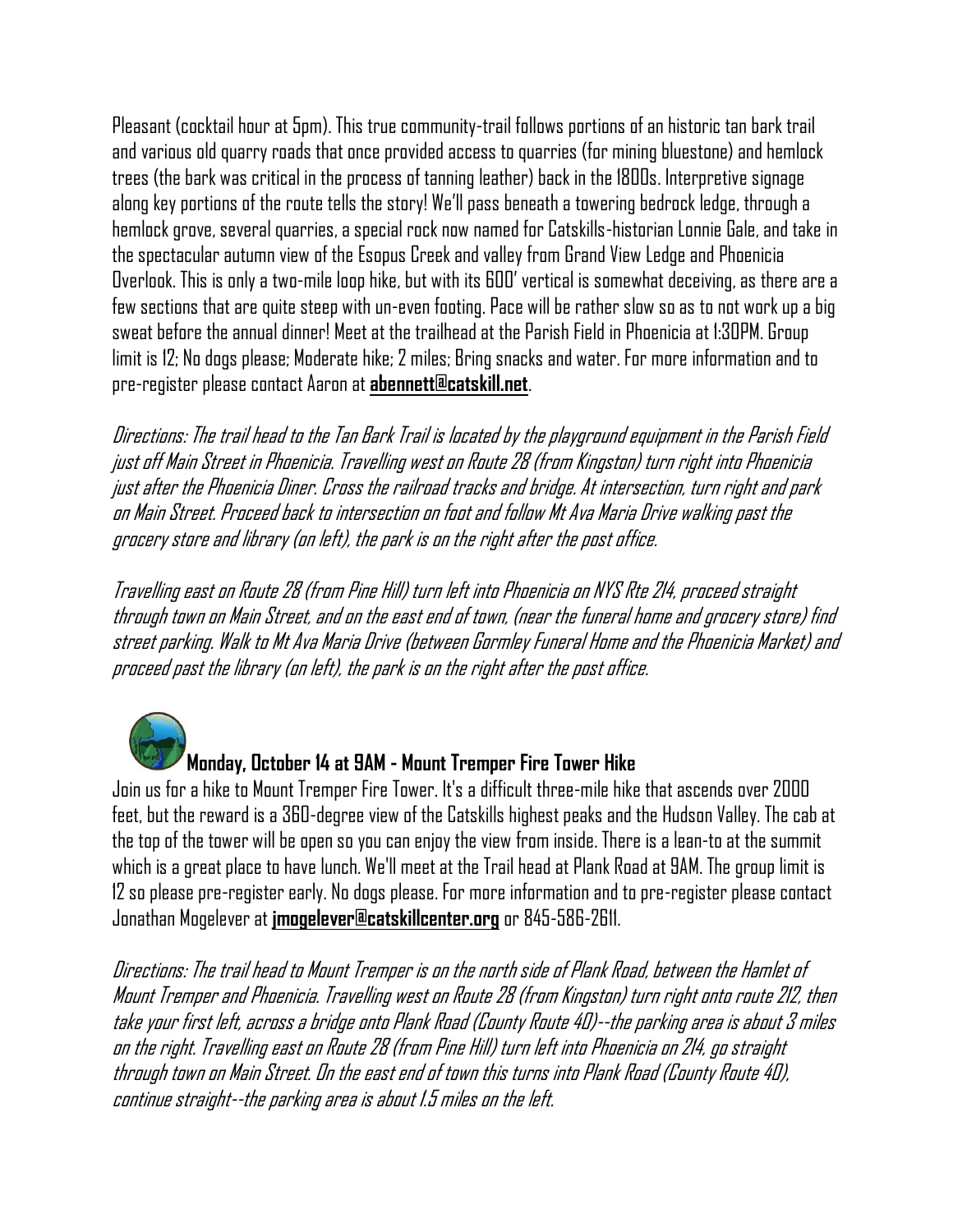

Visit Palenville Overlook, which can be approached from five areas. We usually begin at the terminus of South Lake Road and visit the Catskill Mountain House site, Boulder Rock and Split Rock on the Escarpment Trail to the Sleepy Hollow Horse Trail to this site of an historic boarding house where foundations still remain. Views to the mountains and Hudson Valley are spectacular! Route 23A is straight down between boulders from one of the overlooks; great rock thrones have been built for lunch with a view. This 5-mile loop hike back to North Lake, a 500' total ascent, takes about 5 hours. No dogs on this one, which features drop-offs and ledgy hiking. Bring Lunch/No Dogs Please. Please register no later than Friday, October 11th by contacting Carol and David White at **ccswhite@juno.com** or 315-853-1070.

<span id="page-13-0"></span>Driving instructions: NY 23A to Haines Falls, left on Greene County Rte. 18 at North-South Lakes Campground sign, bear right in one block for 2.2 mi. to Schutt Rd. We'll carpool to end of South Lake Rd., turning right inside the campground; and park some cars at the Schutt Rd. parking area.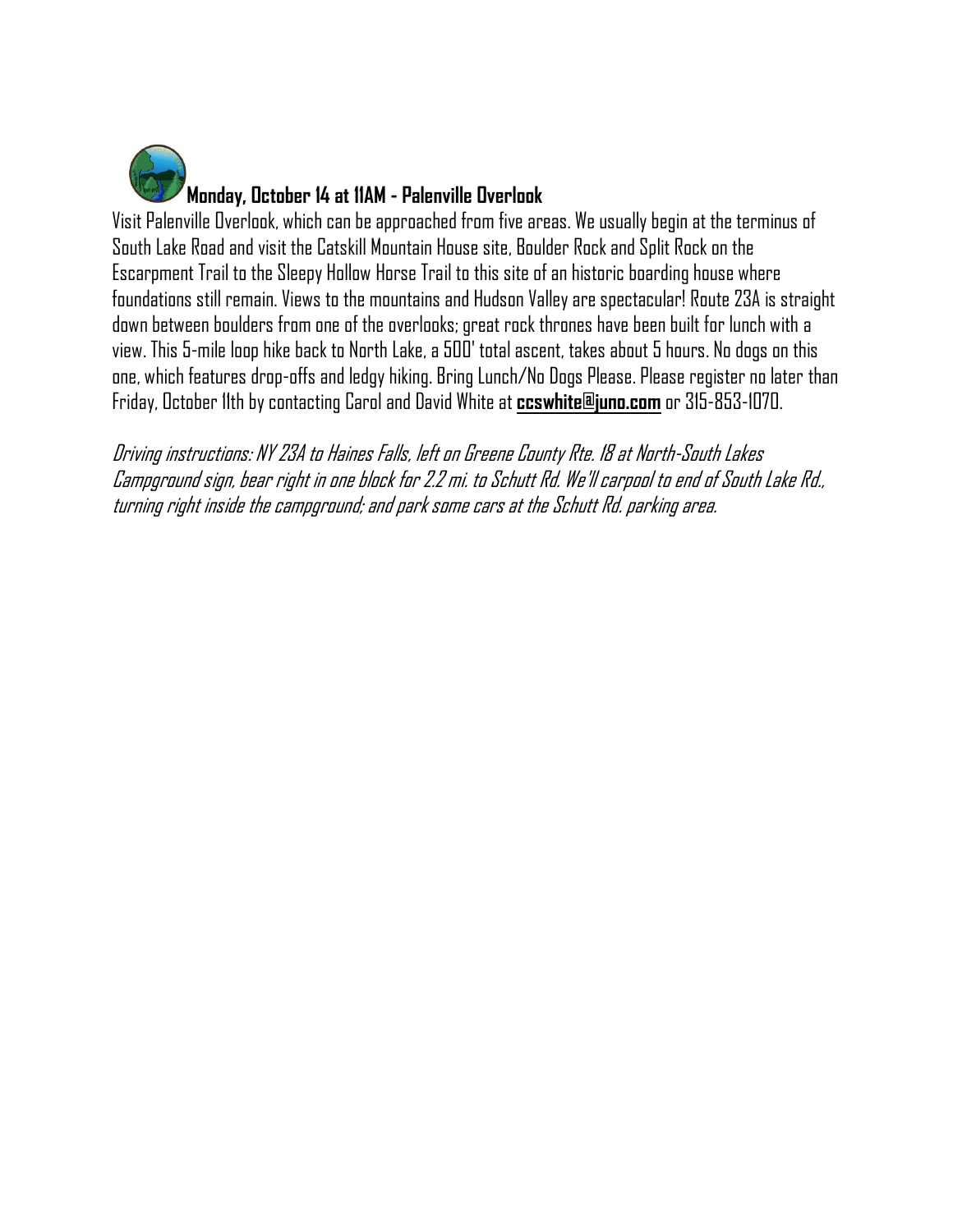# **Paddling**

**Tuesday, October 8th at 11AM - Paddle the Pepacton Reservoir!**  Experience an incredible outdoor adventure, paddling the beautiful Pepacton Reservoir. Join Catskill Mountain Club Board Member Ann Roberti for a scenic paddle on this newly opened NYC reservior. Provide

your own CANOE or KAYAK or rent from a local business. We will launch promptly at 11AM at the Shavertown launch site on the Pepacton Reservoir. Life jackets required. All boats must be steam cleaned prior to arrival on site and have a valid access pass sticker. For more information on regulations please visit the NYCDEP website:

#### **www.nyc.gov/html/dep/html/recreation/cannonsville\_boating\_program.shtml**.

To register, required by 10/6, contact Ann Roberti at annroberti@yahoo.com or (845) 676-3643. For directions to the Shavertown Bridge Recreational Boating Launch site please see the Pepacton Boating Brochure available at the link: **www.nyc.gov/html/dep/pdf/recreation/Pepacton\_Boating\_Brochure.pdf**

## **Saturday, October 12th at 11AM - Paddle the Pepacton Reservoir!**

Experience an incredible outdoor adventure, paddling the beautiful Pepacton Reservoir. Join Catskill Mountain Club Board Member Ann Roberti for a scenic paddle on this newly opened NYC reservior. Provide your own canoe or kayak or rent from a local business. We will launch promptly at 11AM at the Shavertown launch site on the Pepacton Reservoir. Life jackets required. Registration required by 10/10. All boats must be steam cleaned prior to arrival on site and have a valid access pass sticker. For more information on regulations please visit the NYCDEP website:

#### **www.nyc.gov/html/dep/html/recreation/cannonsville\_boating\_program.shtml**.

For more information and to register, contact Ann Roberti at annroberti@yahoo.com or (845) 676-3643. For directions to the Shavertown Bridge Recreational Boating Launch site please see the Pepacton Boating Brochure available at the link:

#### **www.nyc.gov/html/dep/pdf/recreation/Pepacton\_Boating\_Brochure.pdf**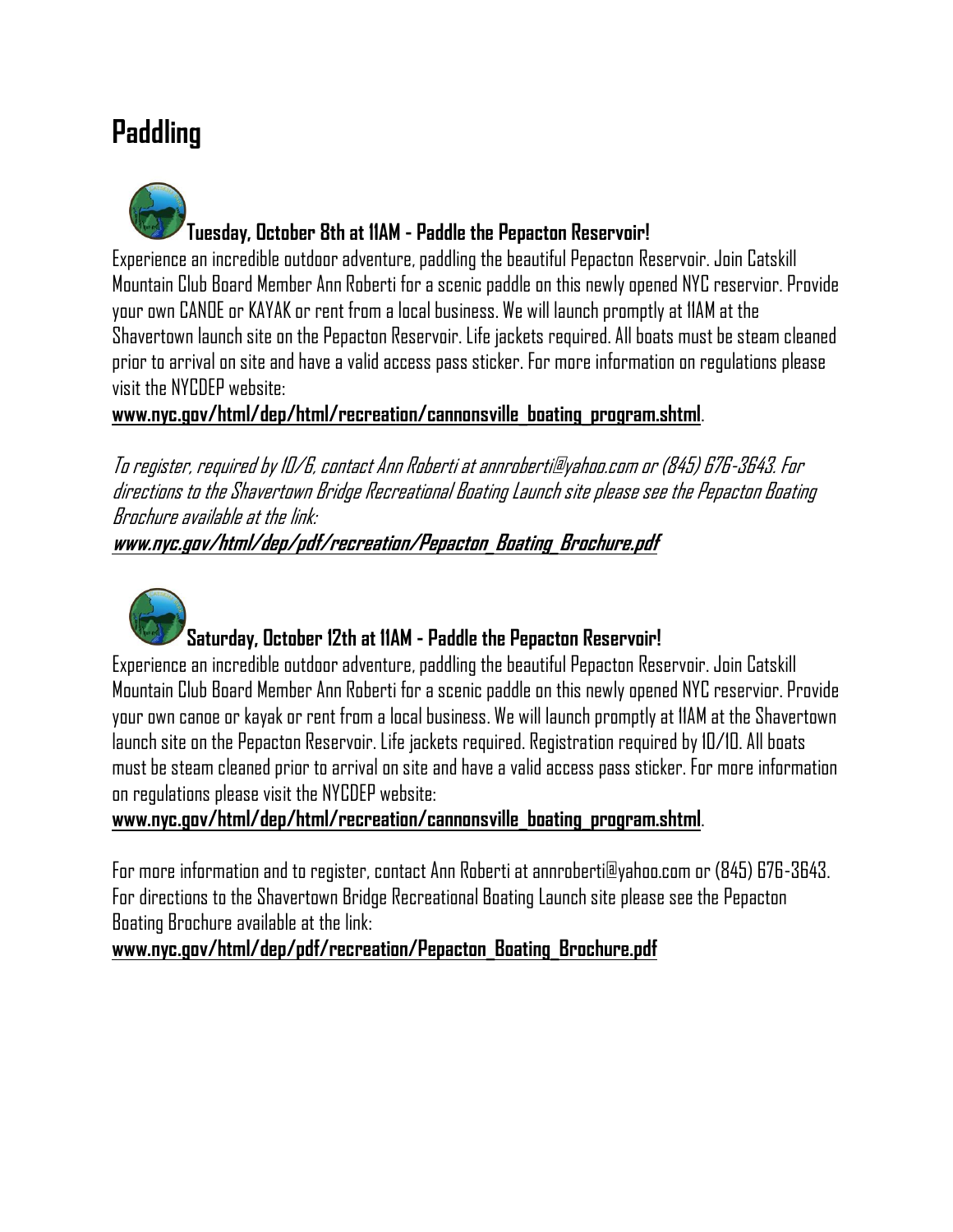# <span id="page-15-0"></span>**Fishing**



Join in an educational fishing experience where we will cover some interesting topics such as invasive species management. Please pre-register by October 7th, the limit is 15. Bring your own lunch, pole and lures or approved bait. You will need these items:

NYC Water Supply Lands Access Permit, which may be found at **https://a826-web01.nyc.gov/recpermitapp/** 

NYS Fishing License which can be acquired at

**https://nyfgisales.appsolgrp.com/fgnyia/html/index.jsp** or by calling 1-86-NY-DECALS (1- 866-933-2257) or in person at most Town Clerks' Offices and many sporting goods stores. Find where to buy a license near you with DEC's Google Maps data for the following regions.

For more information and to pre-register contact Cory Smith at 845 586-2611 or **csmith@catskillcenter.org**.

Directions: From Roxbury go north on Route 30 for 8.5 miles. Then turn right onto Rd 7 for about 2.1 miles. We will be meeting at Snyder's Cove.



**Saturday, October 12th at 2PM (and Sunday the 13th) - Introduction to Fly Fishing with The Beaverkill Angler** 

Join The Beaverkill Angler for Troutoberfest with Introduction to Fly-Fishing workshops. Learn from the professionals about the basics of fly-fishing. No equipment necessary. Troutoberfest offers lots of events all weekend long. Join the fun with these free workshops. Meet at The Beaverkill Angler: 52 Stewart Avenue, Roscoe, New York. For more information and to pre-register contact Beaverkill Angler at: 607- 498-5194, or **mail@beaverkillangler.com**. More details may also be found at their website: **http://beaverkillangler.com/troutoberfest\_2013.html**.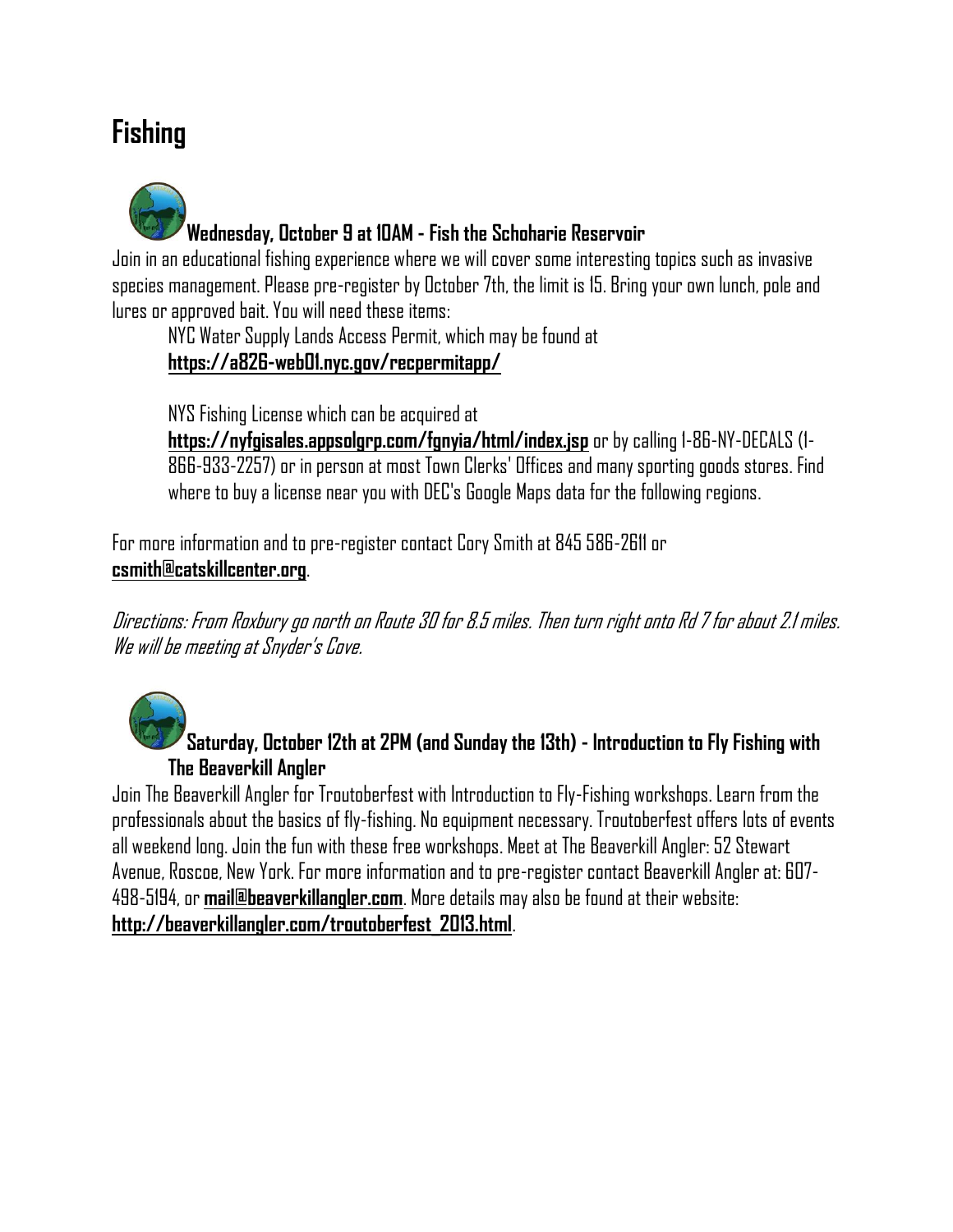# <span id="page-16-0"></span>**Cycling**

**Saturday, October 5 at 10AM - Bicycling on the Catskill Scenic Trail**

We will start in Bloomville and meander our way along the West Branch of the Delaware River. We shall stop in the book village of Hobart. There we will briefly examine the five bookstores that reside on Main Street. Afterwards, we will proceed to Stamford to get ice cream. Then we will cycle back to Bloomville using the same route, giving us a total of 26 miles on the road. Please register for this event before October 3rd, the limit is 20. Bicycle rentals are available at the Plattekill Ski Center. A mountain bike is recommended. Moderate/No Dogs Please. Please register by October 3. For more information or to register, please contact Samira Dere at **sdere@catskillcenter.org**, or 845-586-2611.More information on the Catskill Scenic Trail can be found on **www.durr.org**.

Directions: The Catskill Center Scenic parking area at Bloomville is near the trail head just north of Route 10. The trail head is just east of Bloomville near the east end of Agway Road.

**Sunday, October 6 at 10:30AM - Bicycle Tour with the Catskill Mountain Cycling Club** Join the Catskill Mountain Cycling Club for a 30 to 40 mile road cycling tour of the Central Catskills. This is a fun ride enjoying beautiful scenery. Cyclists should be able to keep a steady pace of 15-17 mph and there will be at least one significant climb. We'll leave from the Flour Patch in Margaretville. Helmets are required. Bring plenty of water and some food. Moderate-Difficult/Bring Lunch/No Dogs Please. For more information or to pre-register, please contact Ron O' Conner at **roc5292@yahoo.com**, or 607-644-7323.

Directions: The Flour Patch is located in Margaretville, in the Granary Building. Take Route 28 to Margaretville and cross bridge at Bridge Street. The parking area is immediately on the left.

# **Saturday, October 12 at 10:30AM - Cycling on the Catskill Scenic Trail**

The Catskill Scenic Trail is an ideal Rail-Trail traversing 26-miles across Delaware County. We will be cycling on a 13-mile stretch from Roxbury to Stamford. We will start at Hubbell Corners, bike along the headwaters of the East Branch Delaware, past Grand Gorge to Mayhem Pond, and on up to Stamford. We'll plan lunchat a restaurant in Stamford, then bike back to Roxbury via the same route for a 26-mile day. There is relatively little elevation change on this hard-packed trail, but there is some deep mud and a mountain bike is recommended. Helmets are required. Rentals are available at Plattekill Ski Center. The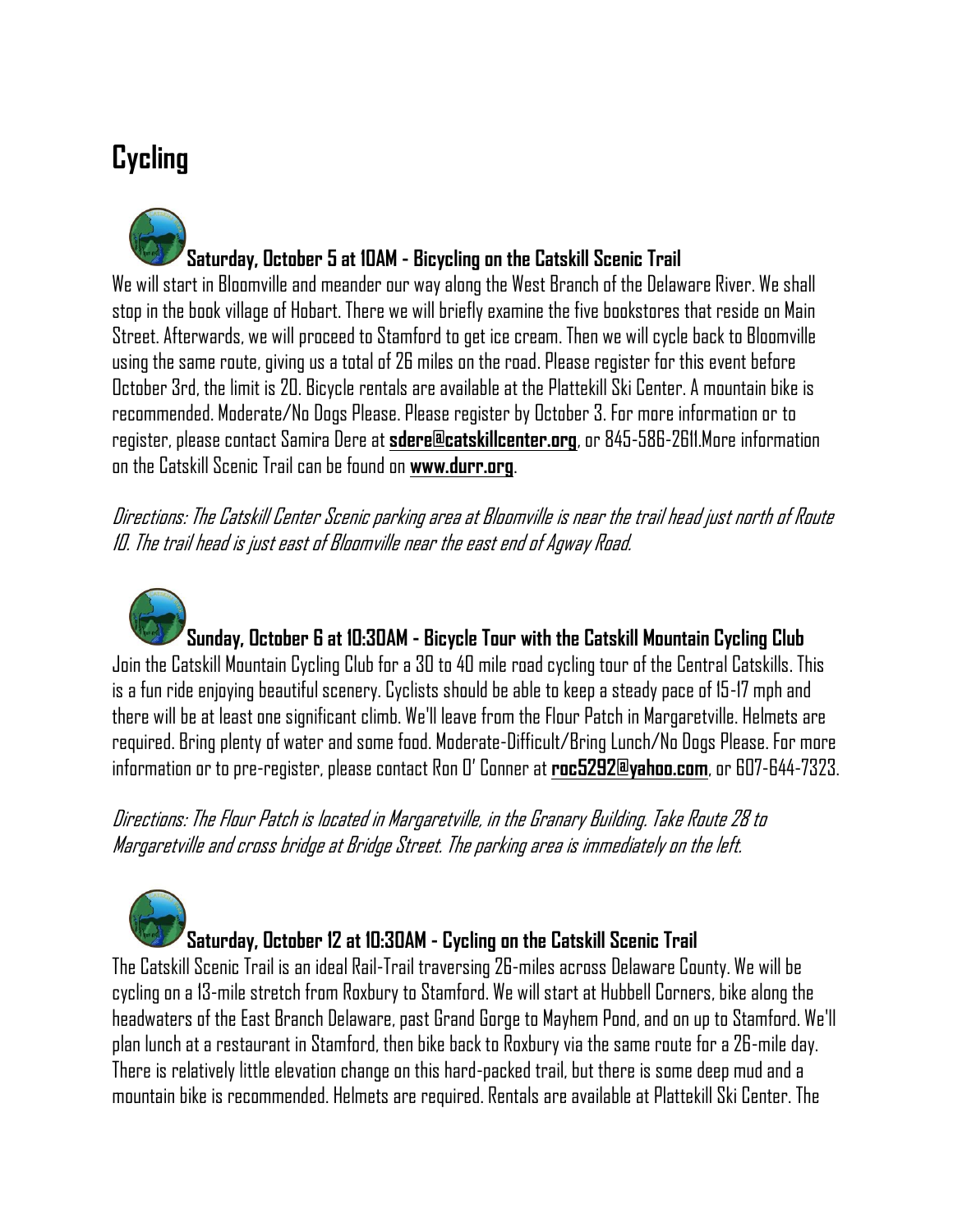event should take about 5 hours. Please pre-register for this event before Oct. 10th, the limit is 15. Moderate/No Dogs Please. For more information or to pre-register please contact Jonathan Mogelever at **jmogelver@catskillcenter.org** or (845) 586-2611.

Directions: The Catskill Scenic Trail Parking area at Hubbell Corners is one mile north of Roxbury on Route 30, across from Ferris Hill Road on the east side of the road.



# **Sunday, October 13 at 10AM - Cycling Dry Brook Valley**

Come cycle with CMC Board Member Wendell George in the peaceful and stunningly beautiful Dry Brook Valley. This will be a road ride with a very gradual elevation change. We will take time to enjoy the scenery and take pictures. Suitable for children capable of maintaining pace with adults. Bring water and wear clothing suitable for the weather. Helmet required. Rain cancels. Pre-registration required by Oct. 12th, limit 20, Easy/No Dogs Please. For more information or to pre-register please contact Wendell George at **wendell@catskillmountainclub.org** or 845-254-4546.

Directions: Meet at the intersection of Dry Brook Rd. and Todd Mountain Rd. From SR 28 in Highmount turn south onto Galli-Curci Rd. (becomes Todd Mountain Rd.) and proceed 5.4 miles to Dry Brook Rd. From SR 28 in Arkville turn south onto Dry Brook Rd. and proceed 4.7 miles to Todd Mountain Rd.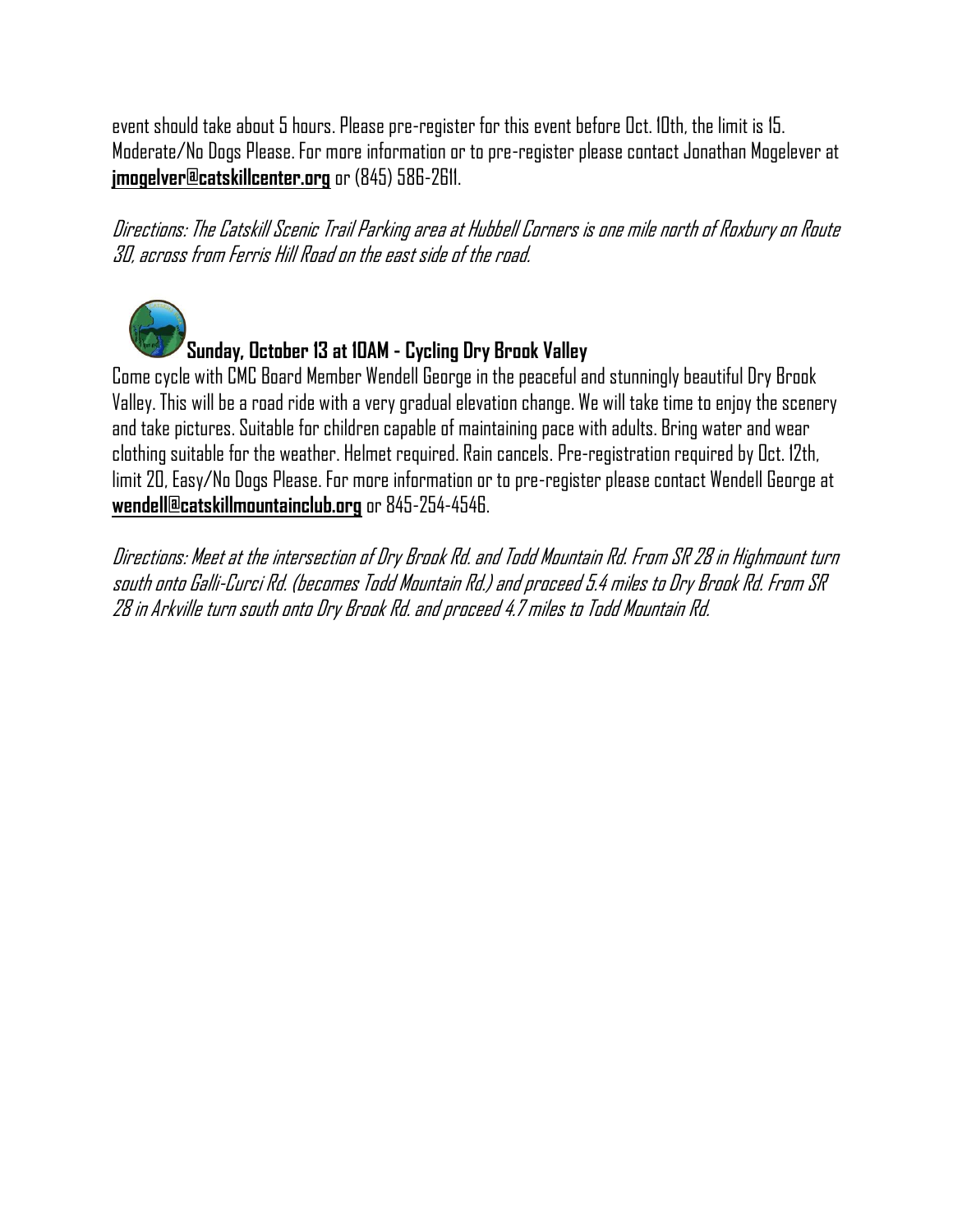# <span id="page-18-0"></span>**Educational Events**

**Saturday, October 5 at 9AM - Esopus Bend Nature Preserve Mushroom Walk** The Esopus Creek Conservancy and John Burroughs Natural History Society are co-sponsoring a guided mushroom walk at Esopus Bend Nature Preserve in Saugerties on Saturday, October 5th Autumn can be a very productive time of year for mushrooms, and the moist woodlands of the Preserve may host more than 100 species of mycelium. Henry Halama and George Johanson will guide us as we explore the woodlands of the Preserve in search of ground and wood-dwelling mycelia. Bring field guides and cameras if you have them. Collecting is not permitted in the Preserve. Be prepared for potentially wet/muddy trails and moderate rain. Heavy rain cancels the walk. Children are welcome, but please do not bring pets. Pre-registration is required, limited to a maximum of 20 participants. The hike totals 1.5 miles in 3 hours. Moderate/No Dogs Please. For more information or to pre-register please contact Steve Chorvas at **schorvas@verizon.net**

Directions: Meet 9:00 a.m. in the Saugerties Village Beach parking lot on Rte. 9W, just north of the Esopus Creek bridge, at the foot of Partition Street in the Village of Saugerties.



## **Sunday, October 6 at 1-2:30PM - Tracking Program for Families**

Spend the afternoon at The Catskill Center's new property in Woodstock, NY. The Thorn Preserve contains meadows, woods, and stream ecosystems. Learn about some of the animals you could see in these ecosystems. Take a short (30 minute), easy (altitude change ~15 feet) hike of the property to spot and identify some animal tracks. The program will conclude with a short children's activity (\$3 fee charged to cover materials). Program is geared toward families, but all ages are welcome. Please pre-register for this event by October 3rd the limit is 25. Easy/Eat Before/No Dogs Please. For more information or to pre-register please contact Cory Smith at **csmith@catskillcenter.org** or 845-586-2611; Katie Palm at **Kpalm@catskillcenter.org** or 845-586-2611.

Directions: The Thorn Property is located at 55 John Joy Road, Woodstock, NY. From Rt 28 turn onto County Rt39/Zena Road and go approximately 1.9 miles. At the stop sign, continue straight onto John Joy Road. The Thorn property is approximately .3 of a mile ahead on the left.

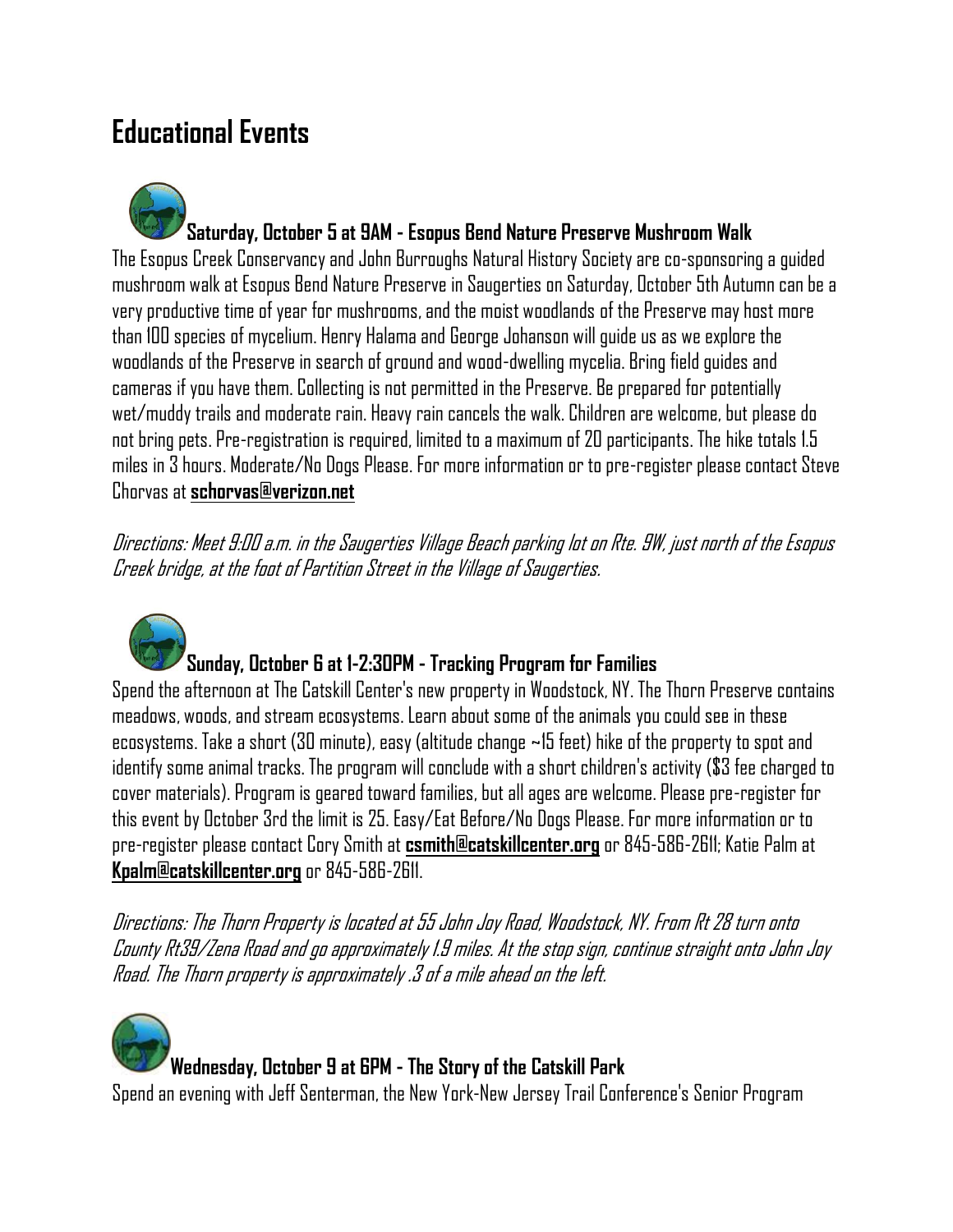Coordinator, as he tells the story behind the creation and development of the Catskill Park and its trails. Jeff will focus on the history behind the park and be inviting audience participation throughout. Location: Catskill Center in Arkville. For more information please contact Jeff at **catskills@nynjtc.org,** or 518.628.4243.

## **Friday, October 11 at 11AM - Educational Hike to Ruins of Grand Canyon House**

Join the Catskill Center's Stewardship Assistant intern Cory Smith for an easy mile loop to the Ruins of the Grand Canyon House. On this hike we will discuss the height of popularity of the Grand Canyon House along with basics in forest succession and local tanneries. All ages are welcome. We will stop and eat lunch by the ruins. Pre-registration for this event is required by October 9th, the limit is 12. Easy/Bring a Lunch/No Dogs Please. For more information or to pre-register please contact Cory Smith at **csmith@catskillcenter.org** or 845-586-2611; Katie Palm at **Kpalm@catskillcenter.org** or 845-586-2611.

Directions: From Catskill Center head east on 28. Take 214 N, Then turn right onto 23A E. In .6 miles you will reach Bloomer Rd on your right, it will become Platte Clove Rd and continue for a about 5 miles until you reach the trailhead for the Platte Clove Preserve. If you see the sign that indicates the road has changed to seasonal use you have gone too far.



**Friday, October 11 at 6PM - Favorite Catskill Trails: Photographs, Maps and Hiking Tales** Join Jeff Senterman, the New York-New Jersey Trail Conference's Senior Program Coordinator for tales, stories and information on hiking the Catskill Mountains' long distance trails such as the Long Path, the Devil's Path and the Escarpment Trail at Morgan Outdoors in Livingston Manor. At the Trail Conference Jeff focuses on Catskill Issues and is editor of a forthcoming guide to the Catskills Trails from the Trail Conference. For more information please contact Jeff Senterman at **catskills@nynjtc.org** or 518-628- 4243.

Directions: From Exit 96 (Livingston Manor/Lew Beach) of Route 17 head south to t-intersection. Turn left at t-intersection and travel 1/10th of a mile over a bridge and turn right onto Main Street. Proceed on Main Street towards stoplight. Morgan Outdoors is on the right at 46 Main Street. Parking is available on the street at a municipal lot to the right at the traffic light just past Morgan Outdoors.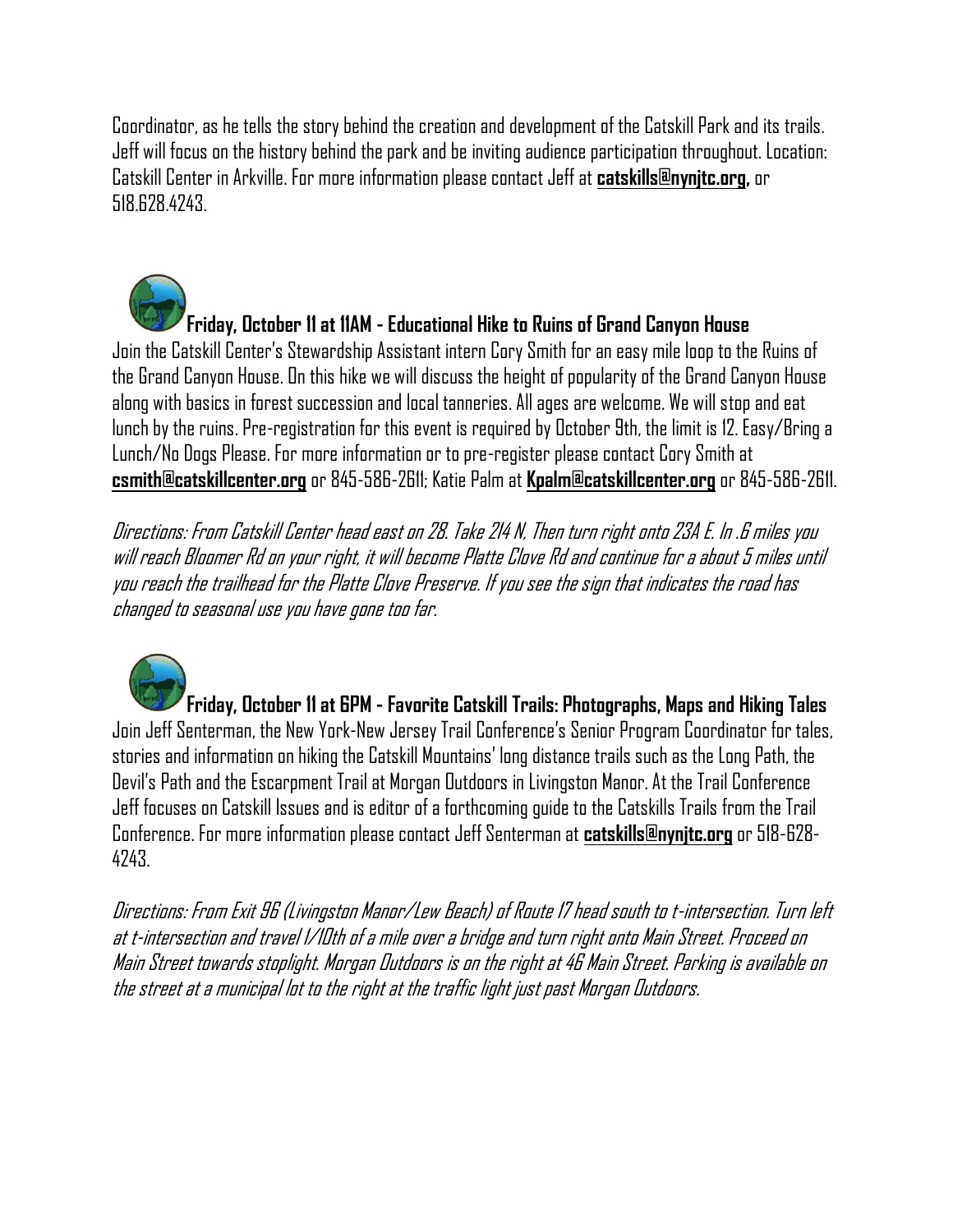

Come join CMC board member Bob Moses for a beautiful fall hike to the fire tower on Overlook Mountain. We should have a beautiful view of the surrounding hills and the Hudson Valley below. We will explore the ruins of the Overlook Hotel on the way up to the summit. The ascent to the top of Overlook Mountain will give you a good work out at approximately 2.5 miles long, and with an elevation gain of 1400'. Bring plenty of water and a snack, dogs are welcome. (Moderate-Difficult/bring lunch/Dogs welcome) Register with Bob at **rmoses@delhitel.net** or 607-746-3645 by 6 PM, Friday, Oct. 11.

Directions: From NY-375 N: Turn right onto Mill Hill Road (.5 mi); Turn right onto Rock City Rd (0.6 mi); Turn left onto Glasco Turnpike (43 ft); Take the 1st right onto Meads Mountain Rd; Drive approximately two miles and Overlook Mountain Parking Lot will be on the right.

**Monday, October 14 at 11AM - Fun for all at Frick Pond in Southern Catskills**

The Catskill "Lark in the Park" is happy to present this fun and educational hiking event on the Frick Pond trail in the southern Catskills. "Planning your Hike" will be presented by Deanna Felicetta (ADK and Catskill 3500 Club), followed by "Leave No Trace" taught by Cory Smith Steward Assistant at the Catskill Center for Conservation and Development. The hike is a gentle 3 miles on a trail very popular with families and local sportsmen in Sullivan County. This hike will include ideas helpful to making your hikes safer and environmentally aware. We hope to enjoy the fall colors as we walk and talk. Come join us. Registration is required for the hike, the limit is 15, please pre-register by October 11th. We will meet at the Frick Pond trailhead location at 11 am. Bring water and a snack. Poor weather will cancel. For more information or to pre-register call hike leader Deanna Felicetta at 845 216-2021, or Cory Smith at 845 586-2611 or **csmith@catskillcenter.org** or 845-586-2611.

Directions: Directions from Livingston Manor: From Main Street in Livingston Manor, take a left onto Rock Avenue (Old Route 17), followed by a right onto County Route 81 (Debruce Road). Follow Debruce Road for approximately 6 miles. Turn left onto Mongaup Pond Road and follow the intersection with Beech Mountain Road at 2.7 miles. Turn left onto Beech Mountain Road and follow road for approximately 0.3 miles. Turn left into parking area for trailhead.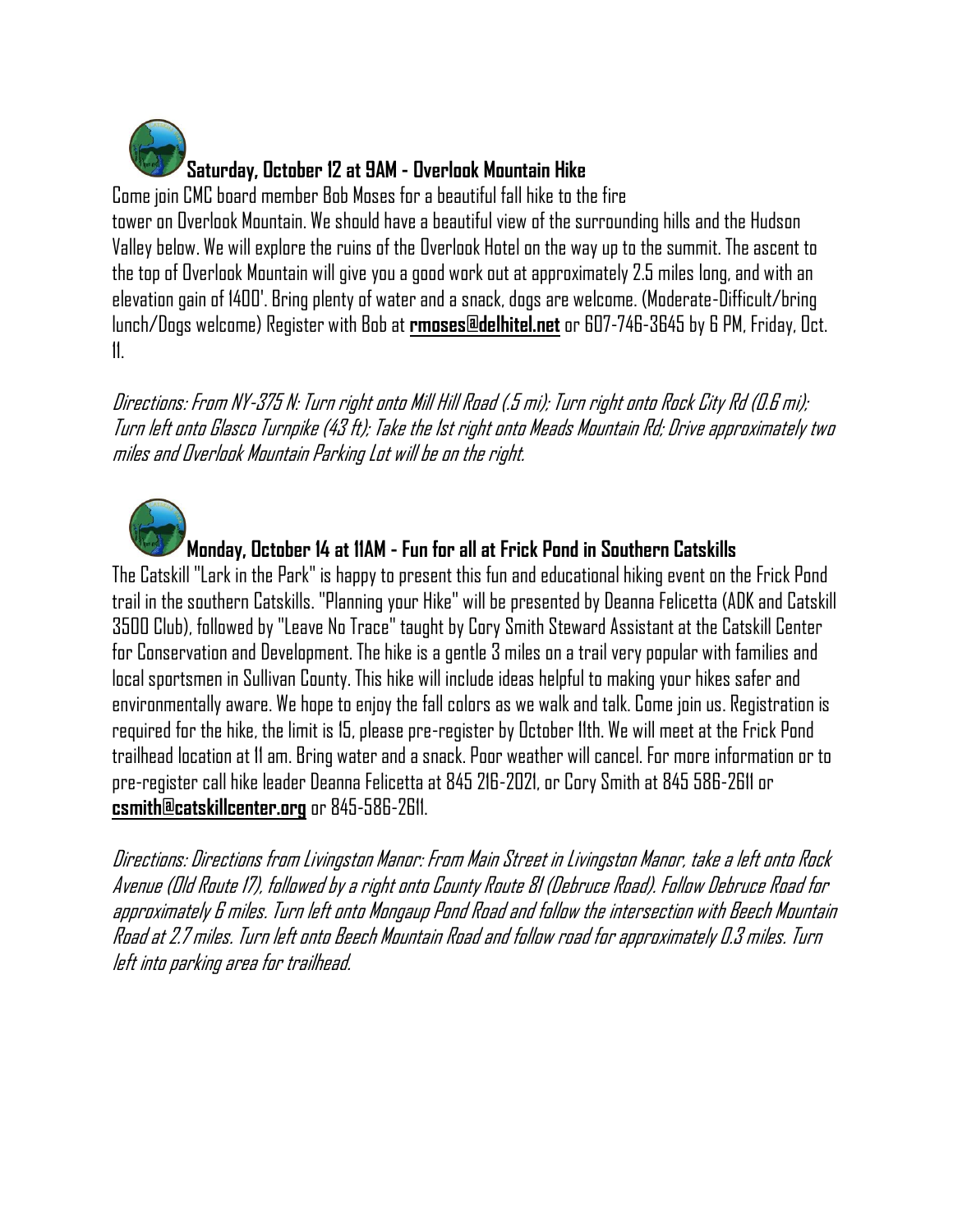# <span id="page-21-0"></span>**Special Events**

**Saturday, October 5 - 14 - Five Fire Tower Climb 2013**

Five Fire Tower Climb 2013 is the opportunity to experience self-guided hikes to any of the 5 Catskill Firetowers between May 21st and Oct 14th, 2013, enter the hike details on a Morgan Outdoors Five Fire Tower Passport and possibly win some great gear. Turn in the Passport at Morgan Outdoors by 6:00pm on Monday, October 14th and earn a chance to win one of three fabulous prizes. The goal of the Five Fire Tower Climb is to motivate people to try a firetower hike for the first time, providing a small incentive and lots of cheerleading! The first 100 people to turn in their Passport earn a Catskill Firetower patch, courtesy of the Watershed Post. Downloadable trail maps for each tower are found on the NY-NJ Trail Conference website. For example, Balsam Lake Mountain Firetower's map is at **www.nynjtc.org/map/catskill-fire-towers-balsam-lake-mountain-trail-map**. Fire Tower hikes range from kinda easy to gosh darn tough. For more information please contact Lisa Lyons - 845-439-5507.

Directions: are available from Morgan Outdoors. Stop by or send request to **info@morgan-outdoors.com**

**Sunday, October 6 at 10AM - Trail Maintenance on Section 2 of the Dry Brook Ridge Trail** Follow Laura Battelani, CMC Board Member and volunteer for NY/NJ Trail Conference, as she inspects and clears the trail she adopted for the NY/NJ TC. Hike Pakatakan Mountain and follow the ridge, passing by a 700 years old bog, to arrive to a beautiful look out of the Pepacton Reservoir. The return can be on the same trail or we'll continue on to German Hollow trail. Wear sturdy hiking boots/shoes, bring water and food and dress in layers for comfort. Bring hand tools if you want to help with the cleaning of the trail. Moderate/difficult; 6 miles/ 6 hours; Bring a lunch and plenty of water; no dogs please. Pre-register by 10/5 by contacting Laura at **bodyworx@catkill.net**, or 845-586-3101.

Directions: On Route 28, 40 miles from Kingston, Village of Margaretville. Half mile after the blinking light, turn right at the intersection. Meeting is at the car wash.



**Saturday & Sunday, October 12 & 13 at 10AM - Taste of the Catskills Festival**

An all day and evening at the Maple Shade Farm in Delhi! The Taste of the Catskills Festival is a familyfriendly event that showcases the food, crafts, beer, wine and culture of our region. With a variety of vendors including farmers, value-added food producers, and restaurants. Attendees learn how food